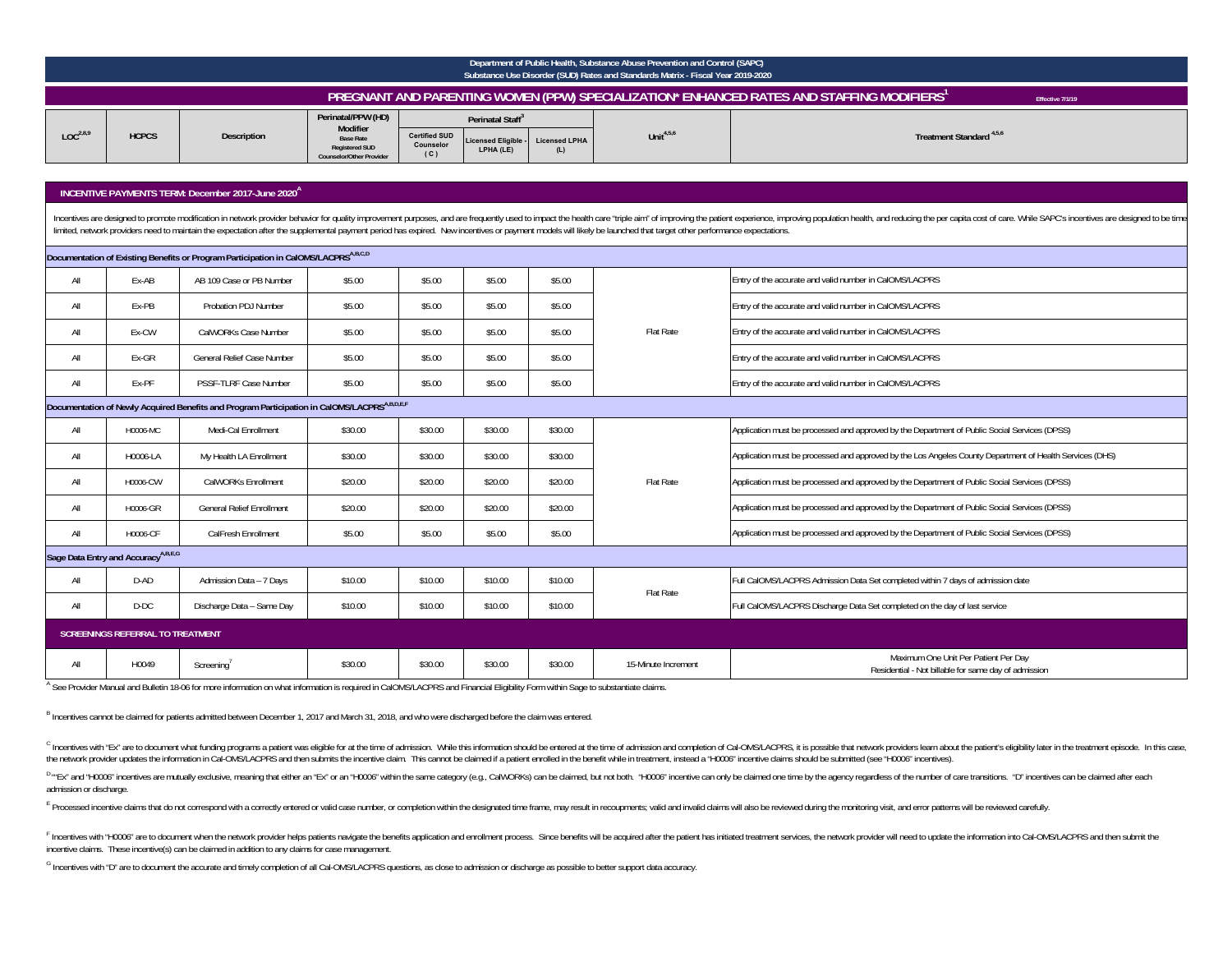|                                                              |                                       |                                                                     |                                                                                   |                                          |                               |                             |                                                       | PREGNANT AND PARENTING WOMEN (PPW) SPECIALIZATION* ENHANCED RATES AND STAFFING MODIFIERS<br>Effective 7/1/19                                   |
|--------------------------------------------------------------|---------------------------------------|---------------------------------------------------------------------|-----------------------------------------------------------------------------------|------------------------------------------|-------------------------------|-----------------------------|-------------------------------------------------------|------------------------------------------------------------------------------------------------------------------------------------------------|
|                                                              |                                       |                                                                     | Perinatal/PPW (HD)                                                                |                                          | Perinatal Staff <sup>3</sup>  |                             |                                                       |                                                                                                                                                |
| LOC <sup>2,8,9</sup>                                         | <b>HCPCS</b>                          | Description                                                         | Modifier<br><b>Base Rate</b><br><b>Registered SUD</b><br>Counselor/Other Provider | <b>Certified SUD</b><br>Counselor<br>(C) | icensed Eligible<br>LPHA (LE) | <b>Licensed LPHA</b><br>(L) | Unit $4,5,6$                                          | Treatment Standard <sup>4,5,6</sup>                                                                                                            |
|                                                              |                                       | ASAM 1.0-AR: Outpatient for At-Risk Youth & Young Adults 12-20 Only |                                                                                   |                                          |                               |                             |                                                       |                                                                                                                                                |
| ASAM 1.0-AR                                                  | H0001                                 | Intake/Assessment                                                   | \$34.25                                                                           | \$36.31                                  | \$39.39                       | \$41.10                     | 15-Minute Increment                                   |                                                                                                                                                |
| Code: U7                                                     | T1007                                 | <b>Treatment Plan</b>                                               | \$34.25                                                                           | \$36.31                                  | \$39.39                       | \$41.10                     | 15-Minute Increment                                   | Combined Services <sup>4,5,6</sup>                                                                                                             |
|                                                              | H0005                                 | Group Counseling                                                    | \$34.25                                                                           | \$36.31                                  | \$39.39                       | \$41.10                     | 15-Minute Increment<br>(min 60, max 90)               | Age 12-20 (Modifier HA); Pregnant/Perinatal (Modifier HD)                                                                                      |
|                                                              |                                       |                                                                     | \$2.28                                                                            | \$2.42                                   | \$2.63                        | \$2.74                      | Per Minute                                            | No more than 40 units or 10 hours per 60-days                                                                                                  |
| Outpatient for<br>At-Risk Youth & Young Adults<br>12-20 Only | T1012                                 | <b>Patient Education</b>                                            | \$34.25                                                                           | \$36.31                                  | \$39.39                       | \$41.10                     | 15-Minute Increment<br>(min 60, max 90)               | and up to 2 episodes per calendar year <sup>8,9</sup>                                                                                          |
|                                                              |                                       |                                                                     | \$2.28                                                                            | \$2.42                                   | \$2.63                        | \$2.74                      | Per Minute                                            |                                                                                                                                                |
|                                                              | H0004                                 | Individual Counseling                                               | \$34.25                                                                           | \$36.31                                  | \$39.39                       | \$41.10                     | 15-Minute Increment                                   |                                                                                                                                                |
|                                                              | 90846                                 | Family Therapy <sup>16</sup>                                        |                                                                                   |                                          | \$39.39                       | \$41.10                     | 15-Minute Increment                                   |                                                                                                                                                |
|                                                              | H0006                                 | Case Management                                                     | \$37.45                                                                           | \$39.70                                  | \$43.07                       | \$44.94                     | 15-Minute Increment                                   |                                                                                                                                                |
| <b>ASAM 1.0: Outpatient</b>                                  |                                       |                                                                     |                                                                                   |                                          |                               |                             |                                                       |                                                                                                                                                |
| ASAM 1.0<br>Code: U7                                         | H0001<br>T1007                        | Assessment/Intake<br><b>Treatment Plan</b>                          | \$34.25<br>\$34.25                                                                | \$36.31<br>\$36.31                       | \$39.39<br>\$39.39            | \$41.10<br>\$41.10          | 15-Minute Increment<br>15-Minute Increment            | Combined Services <sup>4,5,6</sup>                                                                                                             |
|                                                              |                                       |                                                                     | \$34.25                                                                           | \$36.31                                  | \$39.39                       | \$41.10                     | 15-Minute Increment                                   | Age 12-17 (Modifier HA); Pregnant/Perinatal (Modifier HD)                                                                                      |
|                                                              | H0005                                 | Group Counseling                                                    | \$2.28                                                                            | \$2.42                                   | \$2.63                        | \$2.74                      | (min 60, max 90)<br>Per Minute                        |                                                                                                                                                |
|                                                              |                                       |                                                                     | \$34.25                                                                           | \$36.31                                  | \$39.39                       | \$41.10                     | 15-Minute Increment                                   | Minimum 2 hours per month and no less or more than                                                                                             |
|                                                              | T1012                                 | Patient Education                                                   | \$2.28                                                                            | \$2.42                                   | \$2.63                        | \$2.74                      | (min 60, max 90)<br>Per Minute                        |                                                                                                                                                |
|                                                              | H0004                                 | Individual Counseling                                               | \$34.25                                                                           | \$36.31                                  | \$39.39                       | \$41.10                     | 15-Minute Increment                                   | 0-24 units per week or 0-6 hours per week <sup>8,9</sup>                                                                                       |
|                                                              | H2011                                 | Crisis Intervention                                                 | \$34.25                                                                           | \$36.31                                  | \$39.39                       | \$41.10                     | 15-Minute Increment                                   |                                                                                                                                                |
|                                                              | 90846                                 | Family Therapy <sup>16</sup>                                        |                                                                                   |                                          | \$39.39                       | \$41.10                     | 15-Minute Increment                                   | Age 18-20 (Modifier HA); Pregnant/Perinatal (Modifier HD)                                                                                      |
| Outpatient                                                   | T1006                                 | <b>Collateral Services</b>                                          | \$34.25                                                                           | \$36.31                                  | \$39.39                       | \$41.10                     | 15-Minute Increment                                   | Age 21+ (Modifier N/A); Pregnant/Perinatal (Modifier HD)                                                                                       |
|                                                              | H2010                                 | Medication Services (Non-MAT)                                       | \$34.25                                                                           | \$36.31                                  | \$39.39                       | \$41.10                     | 15-Minute Increment                                   |                                                                                                                                                |
|                                                              | <b>MATSvc</b>                         | Medication Services (MAT) <sup>16</sup>                             |                                                                                   |                                          | \$39.39                       | \$41.10                     | 15-Minute Increment                                   | Minimum 2 hours per month and no less or more than                                                                                             |
|                                                              | D0001                                 | <b>Discharge Services</b>                                           | \$34.25                                                                           | \$36.31                                  | \$39.39                       | \$41.10                     | 15-Minute Increment                                   | 0-36 units per week or 0-9 hours per week <sup>8,9</sup>                                                                                       |
|                                                              | H0048                                 | Alcohol/Drug Testing                                                | \$0.00                                                                            | \$0.00                                   | \$0.00                        | \$0.00                      | UA Test - 1 Unit                                      |                                                                                                                                                |
|                                                              | H0006                                 | Case Management                                                     | \$37.45                                                                           | \$39.70                                  | \$43.07                       | \$44.94                     | 15-Minute Increment                                   | Up to 10 hours or 40 units per month                                                                                                           |
|                                                              | <b>ASAM 2.1: Intensive Outpatient</b> |                                                                     |                                                                                   |                                          |                               |                             |                                                       |                                                                                                                                                |
| <b>ASAM 2.1</b><br>Code: U8                                  | H0001<br>T1007                        | Assessment/Intake<br><b>Treatment Plan</b>                          | \$37.00<br>\$37.00                                                                | \$39.22<br>\$39.22                       | \$42.55<br>\$42.55            | \$44.40<br>\$44.40          | 15-Minute Increment<br>15-Minute Increment            | Combined Services <sup>4,5,6</sup><br>Age 12-17 (Modifier HA)                                                                                  |
|                                                              | H0005                                 | Group Counseling                                                    | \$37.00                                                                           | \$39.22                                  | \$42.55                       | \$44.40                     | 15-Minute Increment<br>(min 60, max 90)               | No less or more than* 24-76 units per week or 6-19 hours per week <sup>8,9</sup>                                                               |
|                                                              |                                       |                                                                     | \$2.47                                                                            | \$2.61                                   | \$2.84                        | \$2.96                      | Per Minute                                            |                                                                                                                                                |
|                                                              | T1012                                 | Patient Education                                                   | \$37.00<br>\$2.47                                                                 | \$39.22<br>\$2.61                        | \$42.55<br>\$2.84             | \$44.40<br>\$2.96           | 15-Minute Increment<br>(min 60, max 90)<br>Per Minute | Age 12-17 and Pregnant/Perinatal (Also Add Modifier HD)                                                                                        |
|                                                              | H0004                                 | Individual Counseling                                               | \$37.00                                                                           | \$39.22                                  | \$42.55                       | \$44.40                     | 15-Minute Increment                                   | No less or more than* 24-120 units per week or 6-30 hours per week <sup>8,9</sup>                                                              |
|                                                              | H2011                                 | Crisis Intervention                                                 | \$37.00                                                                           | \$39.22                                  | \$42.55                       | \$44.40                     | 15-Minute Increment                                   | Age 18-20 (Modifier HA) or Age 21+ (Modifier None)                                                                                             |
|                                                              | 90846                                 | Family Therapy <sup>16</sup>                                        |                                                                                   |                                          | \$42.55                       | \$44.40                     | 15-Minute Increment                                   | No less or more than* 36-76 units per week or 9-19 hours per week <sup>8,9</sup>                                                               |
|                                                              | T1006                                 | <b>Collateral Services</b>                                          | \$37.00                                                                           | \$39.22                                  | \$42.55                       | \$44.40                     | 15-Minute Increment                                   | Age 18+ and Pregnant/Perinatal (Also Add Modifier HD)                                                                                          |
| Intensive Outpatient                                         | H2010                                 | Medication Services (Non-MAT)                                       | \$37.00                                                                           | \$39.22                                  | \$42.55                       | \$44.40                     | 15-Minute Increment                                   | No less or more than* 36-120 units per week or 9-30 hours per week <sup>8,9</sup>                                                              |
|                                                              | <b>MATSvc</b>                         | Medication Services (MAT) <sup>16</sup>                             |                                                                                   |                                          | \$42.55                       | \$44.40                     | 15-Minute Increment                                   |                                                                                                                                                |
|                                                              |                                       |                                                                     |                                                                                   |                                          |                               |                             |                                                       | *If the minimum hours of service are not met, reimbursement will be reduced to the ASAM 1.0 fee/rate. If minimum service units are not met for |
|                                                              | D0001                                 | <b>Discharge Services</b>                                           | \$37.00                                                                           | \$39.22                                  | \$42.55                       | \$44.40                     | 15-Minute Increment                                   | 4 or more weeks the patient needs to step down to a lower LOC and further reimbursement will be disallowed.                                    |
|                                                              | H0048                                 | Alcohol/Drug Testing                                                | \$0.00                                                                            | \$0.00                                   | \$0.00                        | \$0.00                      | UA Test - 1 Unit                                      |                                                                                                                                                |
|                                                              | H0006                                 | Case Management                                                     | \$37.45                                                                           | \$39.70                                  | \$43.07                       | \$44.94                     | 15-Minute Increment                                   | Up to 10 hours or 40 units per month                                                                                                           |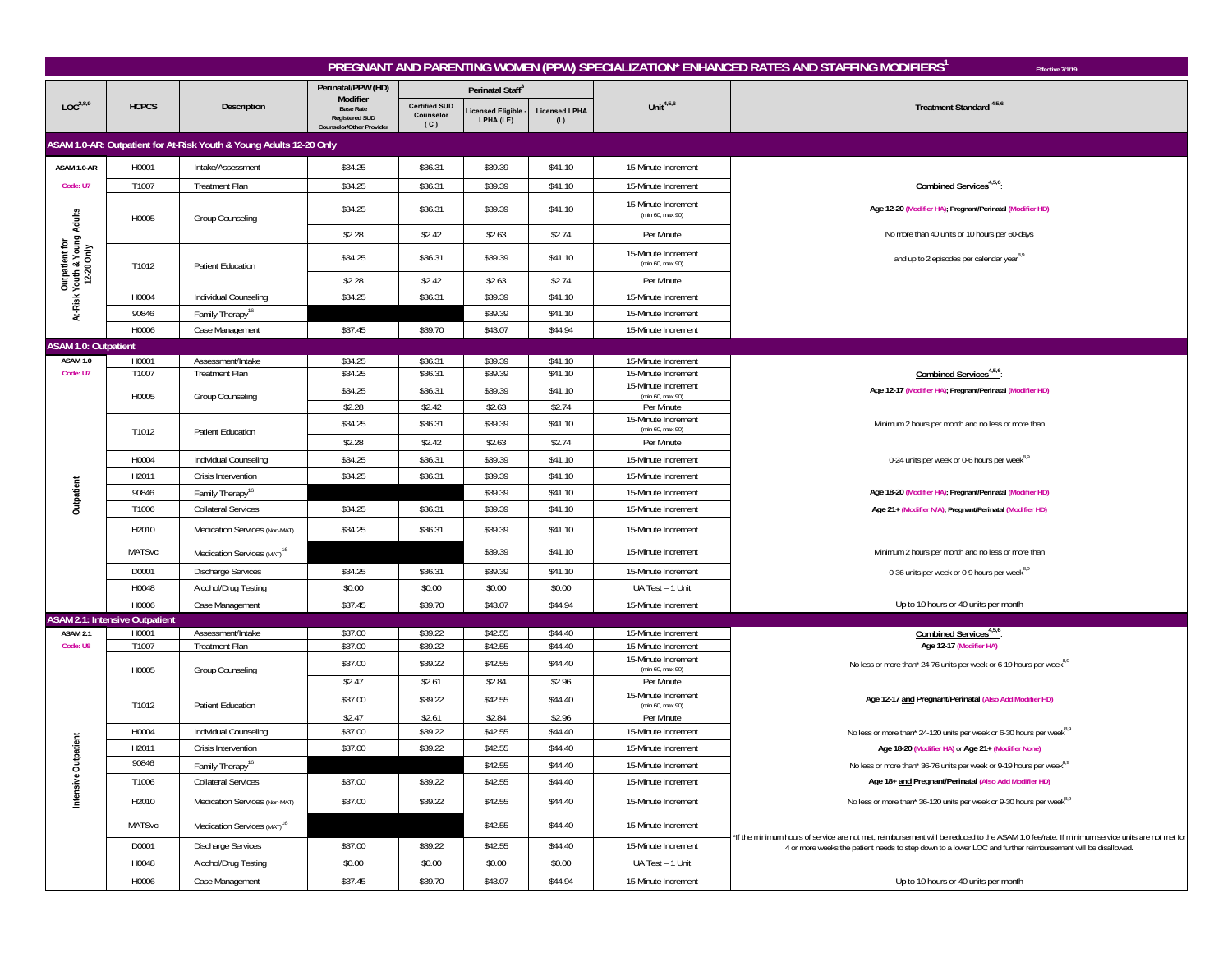|                                                |                                     |                                                          |                                                                       |                                          |                                                                                                           |                                                                                                           |                                                                                                                                                                                                                                                                                                                                                 | PREGNANT AND PARENTING WOMEN (PPW) SPECIALIZATION* ENHANCED RATES AND STAFFING MODIFIERS <sup>1</sup><br>Effective 7/1/19                                     |
|------------------------------------------------|-------------------------------------|----------------------------------------------------------|-----------------------------------------------------------------------|------------------------------------------|-----------------------------------------------------------------------------------------------------------|-----------------------------------------------------------------------------------------------------------|-------------------------------------------------------------------------------------------------------------------------------------------------------------------------------------------------------------------------------------------------------------------------------------------------------------------------------------------------|---------------------------------------------------------------------------------------------------------------------------------------------------------------|
|                                                |                                     |                                                          | Perinatal/PPW (HD)<br>Modifier                                        |                                          | Perinatal Staff <sup>3</sup>                                                                              |                                                                                                           |                                                                                                                                                                                                                                                                                                                                                 |                                                                                                                                                               |
| LOC <sup>2,8,9</sup>                           | <b>HCPCS</b>                        | Description                                              | <b>Base Rate</b><br><b>Registered SUD</b><br>Counselor/Other Provider | <b>Certified SUD</b><br>Counselor<br>(C) | icensed Eligible<br>LPHA (LE)                                                                             | <b>Licensed LPHA</b><br>(L)                                                                               | Unit $4,5,6$                                                                                                                                                                                                                                                                                                                                    | Treatment Standard <sup>4,5,6</sup>                                                                                                                           |
|                                                | ASAM 3.1: Low Intensity Residential |                                                          |                                                                       |                                          |                                                                                                           |                                                                                                           |                                                                                                                                                                                                                                                                                                                                                 |                                                                                                                                                               |
| <b>ASAM 3.1</b>                                | H0019                               | Clinical Day Rate                                        |                                                                       |                                          |                                                                                                           |                                                                                                           | Day Rate                                                                                                                                                                                                                                                                                                                                        | Pre-Authorization by County Required <sup>10</sup>                                                                                                            |
| Code U1                                        | H0001                               | Assessment/Intake                                        |                                                                       |                                          |                                                                                                           |                                                                                                           |                                                                                                                                                                                                                                                                                                                                                 | Combined Services <sup>4,5,6*</sup> :                                                                                                                         |
|                                                | T1007                               | <b>Treatment Plan</b>                                    |                                                                       |                                          |                                                                                                           |                                                                                                           |                                                                                                                                                                                                                                                                                                                                                 | Age 12-17 (Modifier HA); Pregnant/Perinatal (Modifier HD)                                                                                                     |
|                                                | H0005                               | Group Counseling                                         |                                                                       |                                          |                                                                                                           |                                                                                                           |                                                                                                                                                                                                                                                                                                                                                 | 80+ units per week or 20+ hours per week <sup>8,9</sup>                                                                                                       |
|                                                | T1012                               | <b>Patient Education</b>                                 | \$152.94                                                              | \$162.12                                 | \$175.88                                                                                                  | \$183.53                                                                                                  | * If less than 10 hours or 40 units of                                                                                                                                                                                                                                                                                                          | 2 noncontiguous 30-day stays with one 30-day extension per year for                                                                                           |
|                                                | H0004                               | Individual Counseling                                    | with per service or daily<br>note documentation                       | with per service<br>or daily note        | with per service<br>or daily note<br>documentation<br>0R<br>\$156.85<br>with weekly note<br>documentation | with per service<br>or daily note<br>documentation<br>0R<br>\$164.50<br>with weekly note<br>documentation | service are provided per week, for more<br>than 2 (age 12-20) or 3 (age 21+) weeks<br>the patient needs to step down to a lower<br>LOC and further reimbursement will be<br>disallowed. When services provided are<br>less than the minimum, it must be<br>clinically necessary (e.g., hospitalized, on<br>pass) and documented in the progress | any ASAM residential LOC unless medically necessary.                                                                                                          |
|                                                | H2011                               | Crisis Intervention                                      |                                                                       | documentation                            |                                                                                                           |                                                                                                           |                                                                                                                                                                                                                                                                                                                                                 | Age 18-20 (Modifier HA); Pregnant/Perinatal (Modifier HD)                                                                                                     |
|                                                | 90846                               | Family Therapy <sup>16</sup>                             | OR                                                                    | 0R                                       |                                                                                                           |                                                                                                           |                                                                                                                                                                                                                                                                                                                                                 | 80+ units per week or 20+ hours per week <sup>8,9</sup>                                                                                                       |
|                                                | T1006                               | <b>Collateral Services</b>                               | \$133.91<br>with weekly note                                          | \$143.09<br>with weekly note             |                                                                                                           |                                                                                                           |                                                                                                                                                                                                                                                                                                                                                 | 2 noncontiguous 90-day stays with one 30-day extension per year for                                                                                           |
| Low Intensity Residential                      | H2010                               | Safeguarding Medications                                 | documentation                                                         | documentation                            |                                                                                                           |                                                                                                           | notes. Alerts will be sent via Sage if                                                                                                                                                                                                                                                                                                          | any ASAM residential LOC unless medically necessary.                                                                                                          |
|                                                | <b>MATSvc</b>                       | Medication Services (MAT) <sup>16</sup>                  |                                                                       |                                          |                                                                                                           |                                                                                                           | service unit minimums are not met.                                                                                                                                                                                                                                                                                                              | Age 21+ (Modifier N/A); Pregnant/Perinatal (Modifier HD)                                                                                                      |
|                                                | T2001                               | Non-Emergency Transport                                  |                                                                       |                                          |                                                                                                           |                                                                                                           |                                                                                                                                                                                                                                                                                                                                                 | 80+ units per week or 20+ hours per week <sup>8,9</sup>                                                                                                       |
|                                                | H0048                               | Alcohol/Drug Testing                                     |                                                                       |                                          |                                                                                                           |                                                                                                           |                                                                                                                                                                                                                                                                                                                                                 | 2 noncontiguous 90-day stays with one 30-day extension per year for<br>any ASAM residential LOC unless medically necessary.                                   |
|                                                | D0001                               | <b>Discharge Services</b>                                |                                                                       |                                          |                                                                                                           |                                                                                                           |                                                                                                                                                                                                                                                                                                                                                 | Perinatal clients 60-days post-partum under DMC; criminal justice transition to other payers if medically necessary and allowable for days 91-180.            |
|                                                | S9976                               | Room and Board                                           | \$53.05                                                               | \$53.05                                  | \$53.05                                                                                                   | \$53.05                                                                                                   | Day Rate                                                                                                                                                                                                                                                                                                                                        | Same as Above                                                                                                                                                 |
|                                                | H0006                               | Case Management                                          | \$37.45                                                               | \$39.70                                  | \$43.07                                                                                                   | \$44.94                                                                                                   | 15-Minute Increment                                                                                                                                                                                                                                                                                                                             | Up to 10 hours or 40 units per month                                                                                                                          |
|                                                |                                     | ASAM 3.3: High Intensity Residential Population Specific |                                                                       |                                          |                                                                                                           |                                                                                                           |                                                                                                                                                                                                                                                                                                                                                 |                                                                                                                                                               |
| ASAM 3.3                                       | H0019                               | Clinical Day Rate                                        |                                                                       |                                          |                                                                                                           |                                                                                                           | Day Rate                                                                                                                                                                                                                                                                                                                                        | Pre-Authorization by County Required <sup>10</sup>                                                                                                            |
| Code: U2                                       | H0001                               | Assessment/Intake                                        |                                                                       |                                          |                                                                                                           |                                                                                                           |                                                                                                                                                                                                                                                                                                                                                 |                                                                                                                                                               |
|                                                | T1007                               | <b>Treatment Plan</b>                                    |                                                                       |                                          |                                                                                                           |                                                                                                           |                                                                                                                                                                                                                                                                                                                                                 | Combined Services <sup>4,5,6*</sup>                                                                                                                           |
|                                                | H0005                               | Group Counseling                                         |                                                                       |                                          |                                                                                                           |                                                                                                           |                                                                                                                                                                                                                                                                                                                                                 |                                                                                                                                                               |
|                                                | T1012                               | Patient Education                                        | \$199.61                                                              | \$211.59                                 | \$229.55                                                                                                  | \$239.53                                                                                                  |                                                                                                                                                                                                                                                                                                                                                 | Age 18-20 (Modifier HA); Pregnant/Perinatal (Modifier HD)                                                                                                     |
|                                                | H0004                               | Individual Counseling                                    | with per service or daily<br>note documentation                       | with per service<br>or daily note        | with per service<br>or daily note                                                                         | with per service<br>or daily note                                                                         | * If less than 12 hours or 48 units of<br>service are provided per week, for more 3                                                                                                                                                                                                                                                             | 96+ units per week or 24+ hours per week <sup>8,9</sup>                                                                                                       |
| High Intensity Residential Population Specific | H2011                               | Crisis Intervention                                      | 0R                                                                    | documentation                            | documentation                                                                                             | documentation                                                                                             | (age 18+) weeks the patient needs to step<br>down to a lower LOC and further                                                                                                                                                                                                                                                                    | 2 noncontiguous 90-day stays with one 30-day extension per year for                                                                                           |
|                                                | 90846                               | Family Therapy <sup>16</sup>                             |                                                                       | 0R                                       | <b>OR</b>                                                                                                 | 0R                                                                                                        | reimbursement will be disallowed. When<br>services provided are less than the                                                                                                                                                                                                                                                                   | any ASAM residential LOC unless medically necessary.                                                                                                          |
|                                                | T1006                               | <b>Collateral Services</b>                               | \$180.58<br>with weekly note                                          | \$192.56                                 | \$210.52<br>with weekly note with weekly note with weekly note                                            | \$220.50                                                                                                  | minimum, it must be clinically necessary<br>(e.g., hospitalized, on pass) and<br>documented in the progress notes. Alerts                                                                                                                                                                                                                       |                                                                                                                                                               |
|                                                | H2010                               | Safeguarding Medications                                 | documentation                                                         | documentation                            | documentation                                                                                             | documentation                                                                                             | will be sent via Sage if service unit                                                                                                                                                                                                                                                                                                           | Age 21+ (Modifier N/A); Pregnant/Perinatal (Modifier HD)                                                                                                      |
|                                                | MATSvc                              | Medication Services (MAT) <sup>16</sup>                  |                                                                       |                                          |                                                                                                           |                                                                                                           | minimums are not met.                                                                                                                                                                                                                                                                                                                           | 96+ units per week or 24+ hours per week <sup>8,9</sup>                                                                                                       |
|                                                | T2001                               | Non-Emergency Transport                                  |                                                                       |                                          |                                                                                                           |                                                                                                           |                                                                                                                                                                                                                                                                                                                                                 | 2 noncontiguous 90-day stays with one 30-day extension per year for any ASAM residential LOC unless medically necessary.                                      |
|                                                | H0048                               | Alcohol/Drug Testing                                     |                                                                       |                                          |                                                                                                           |                                                                                                           |                                                                                                                                                                                                                                                                                                                                                 |                                                                                                                                                               |
|                                                | D0001                               | <b>Discharge Services</b>                                |                                                                       |                                          |                                                                                                           |                                                                                                           |                                                                                                                                                                                                                                                                                                                                                 | Perinatal clients can remain 60-days post-partum under DMC; criminal justice transition to other payers if medically necessary and allowable for days 91-180. |
|                                                | S9976                               | Room and Board                                           | \$53.05                                                               | \$53.05                                  | \$53.05                                                                                                   | \$53.05                                                                                                   | Day Rate                                                                                                                                                                                                                                                                                                                                        | Same as Above                                                                                                                                                 |
|                                                | H0006                               | Case Management                                          | \$37.45                                                               | \$39.70                                  | \$43.07                                                                                                   | \$44.94                                                                                                   | 15-Minute Increment                                                                                                                                                                                                                                                                                                                             | Up to 10 hours or 40 units per month                                                                                                                          |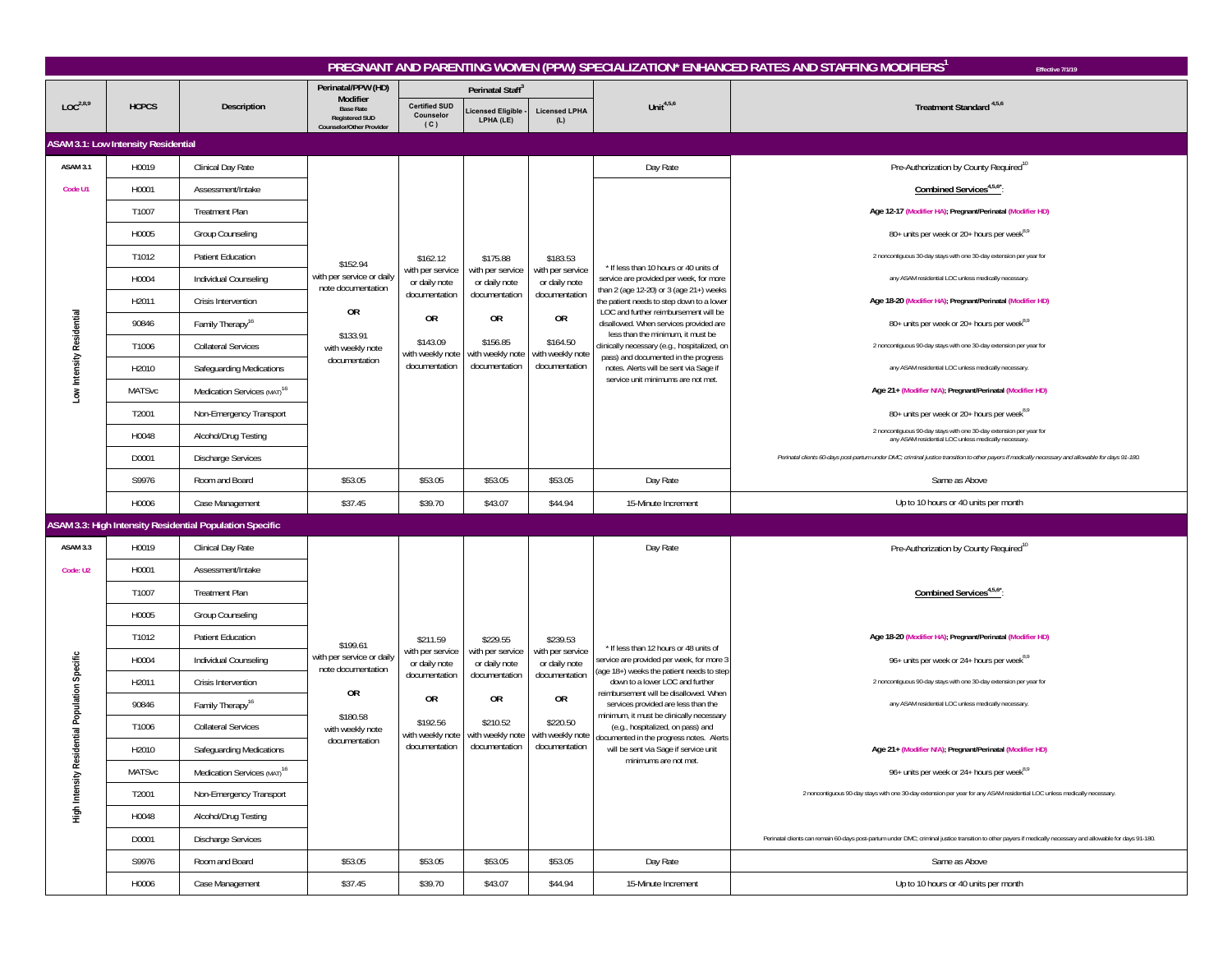|                                                                         | PREGNANT AND PARENTING WOMEN (PPW) SPECIALIZATION* ENHANCED RATES AND STAFFING MODIFIERS<br>Effective 7/1/19 |                                                                                 |                                                                       |                                          |                                                                     |                                   |                                                                                                                                                |                                                                                                                                                               |  |  |  |  |
|-------------------------------------------------------------------------|--------------------------------------------------------------------------------------------------------------|---------------------------------------------------------------------------------|-----------------------------------------------------------------------|------------------------------------------|---------------------------------------------------------------------|-----------------------------------|------------------------------------------------------------------------------------------------------------------------------------------------|---------------------------------------------------------------------------------------------------------------------------------------------------------------|--|--|--|--|
|                                                                         |                                                                                                              |                                                                                 | Perinatal/PPW (HD)<br>Modifier                                        |                                          | Perinatal Staff <sup>3</sup>                                        |                                   |                                                                                                                                                |                                                                                                                                                               |  |  |  |  |
| LOC <sup>2,8,9</sup>                                                    | <b>HCPCS</b>                                                                                                 | Description                                                                     | <b>Base Rate</b><br><b>Registered SUD</b><br>Counselor/Other Provider | <b>Certified SUD</b><br>Counselor<br>(C) | icensed Eligible<br>LPHA (LE)                                       | <b>Licensed LPHA</b><br>(L)       | Unit $4,5,6$                                                                                                                                   | Treatment Standard <sup>4,5,6</sup>                                                                                                                           |  |  |  |  |
|                                                                         |                                                                                                              | ASAM 3.5 High Intensity Residential Non-Population Specific                     |                                                                       |                                          |                                                                     |                                   |                                                                                                                                                |                                                                                                                                                               |  |  |  |  |
| <b>ASAM 3.5</b>                                                         | H0019                                                                                                        | Clinical Day Rate                                                               |                                                                       |                                          |                                                                     |                                   | Day Rate                                                                                                                                       | Pre-Authorization by County Required <sup>10</sup>                                                                                                            |  |  |  |  |
| Code: U3                                                                | H0001                                                                                                        | Assessment/Intake                                                               |                                                                       |                                          |                                                                     |                                   |                                                                                                                                                | Combined Services <sup>4,5,6</sup>                                                                                                                            |  |  |  |  |
|                                                                         | T1007                                                                                                        | <b>Treatment Plan</b>                                                           |                                                                       |                                          |                                                                     |                                   |                                                                                                                                                | Age 12-17 (Modifier HA); Pregnant/Perinatal (Modifier HD)                                                                                                     |  |  |  |  |
|                                                                         | H0005                                                                                                        | Group Counseling                                                                |                                                                       |                                          |                                                                     |                                   |                                                                                                                                                | 88+ units per week or 22+ hours per week <sup>8,9</sup>                                                                                                       |  |  |  |  |
|                                                                         | T1012                                                                                                        | Patient Education                                                               | \$178.25                                                              | \$188.95                                 | \$204.99                                                            | \$213.90                          | If less than 11 hours or 44 units of service are<br>provided per week, for more than 2 (age 12-20                                              | 2 noncontiguous 30-day stays with one 30-day extension per year for                                                                                           |  |  |  |  |
|                                                                         | H0004                                                                                                        | Individual Counseling                                                           | with per service or daily                                             | with per service<br>or daily note        | with per service<br>or daily note                                   | with per service<br>or daily note |                                                                                                                                                | any ASAM residential LOC unless medically necessary.                                                                                                          |  |  |  |  |
|                                                                         | H2011                                                                                                        | Crisis Intervention                                                             | note documentation<br>0R                                              | documentation                            | documentation                                                       | documentation                     | or 3 (age 21+) weeks the patient needs to step<br>down to a lower LOC and further                                                              | Age 18-20 (Modifier HA); Pregnant/Perinatal (Modifier HD)                                                                                                     |  |  |  |  |
|                                                                         | 90846                                                                                                        | Family Therapy <sup>16</sup>                                                    |                                                                       | OR                                       | <b>OR</b>                                                           | <b>OR</b>                         | reimbursement will be disallowed. When<br>services provided are less than the minimum,                                                         | 88+ units per week or 22+ hours per week <sup>8,9</sup>                                                                                                       |  |  |  |  |
|                                                                         | T1006                                                                                                        | <b>Collateral Services</b>                                                      | \$159.22<br>with weekly note                                          | \$169.92<br>with weekly note             | \$185.96<br>with weekly note                                        | \$194.87<br>with weekly note      | must be clinically necessary (e.g., hospitalized,<br>on pass) and documented in the progress<br>notes. Alerts will be sent via Sage if service | 2 noncontiguous 90-day stays with one 30-day extension per year for                                                                                           |  |  |  |  |
| High Intensity Residential<br>Non-Population Specific                   | H2010                                                                                                        | Safeguarding Medications                                                        | documentation                                                         | documentation                            | documentation                                                       | documentation                     | unit minimums are not met.                                                                                                                     | any ASAM residential LOC unless medically necessary.                                                                                                          |  |  |  |  |
|                                                                         | <b>MATSvc</b>                                                                                                | Medication Services (MAT) <sup>16</sup>                                         |                                                                       |                                          |                                                                     |                                   |                                                                                                                                                | Age 21+ (Modifier N/A); Pregnant/Perinatal (Modifier HD)                                                                                                      |  |  |  |  |
|                                                                         | T2001                                                                                                        | Non-Emergency Transport                                                         |                                                                       |                                          |                                                                     |                                   |                                                                                                                                                | 88+ units per week or 22+ hours per week <sup>8,9</sup>                                                                                                       |  |  |  |  |
|                                                                         | H0048                                                                                                        | Alcohol/Drug Testing                                                            |                                                                       |                                          |                                                                     |                                   |                                                                                                                                                | 2 noncontiguous 90-day stays with one 30-day extension per year at for<br>any ASAM residential LOC unless medically necessary.                                |  |  |  |  |
|                                                                         | D0001                                                                                                        | <b>Discharge Services</b>                                                       |                                                                       |                                          |                                                                     |                                   |                                                                                                                                                | Perinatal clients can remain 60-days post-partum under DMC; criminal justice transition to other payers if medically necessary and allowable for days 91-180. |  |  |  |  |
|                                                                         | S9976                                                                                                        | Room and Board                                                                  | \$53.05                                                               | \$53.05                                  | \$53.05                                                             | \$53.05                           | Day Rate                                                                                                                                       | Same as Above                                                                                                                                                 |  |  |  |  |
|                                                                         | H0006                                                                                                        | Case Management                                                                 | \$37.45                                                               | \$39.70                                  | \$43.07                                                             | \$44.94                           | 15-Minute Increment                                                                                                                            | Up to 10 hours or 40 units per month                                                                                                                          |  |  |  |  |
|                                                                         |                                                                                                              | ASAM 1-WM: Ambulatory Withdrawal Management without Extended On-Site Monitoring |                                                                       |                                          |                                                                     |                                   |                                                                                                                                                |                                                                                                                                                               |  |  |  |  |
| ASAM 1-WM                                                               | H0014-1                                                                                                      | <b>Ambulatory Detox</b>                                                         |                                                                       |                                          |                                                                     |                                   |                                                                                                                                                | Combined Services <sup>4,5,6</sup> :                                                                                                                          |  |  |  |  |
| Code: U4                                                                | H0001                                                                                                        | Assessment/Intake                                                               |                                                                       |                                          |                                                                     |                                   |                                                                                                                                                | Age 12-17 (Modifier HA); Pregnant/Perinatal (Modifier HD)                                                                                                     |  |  |  |  |
| + U7 or U8                                                              | T1007                                                                                                        | <b>Treatment Plan</b>                                                           |                                                                       |                                          |                                                                     |                                   |                                                                                                                                                | (Authorized Service)                                                                                                                                          |  |  |  |  |
|                                                                         | H0005                                                                                                        | Group Counseling                                                                |                                                                       |                                          |                                                                     |                                   |                                                                                                                                                |                                                                                                                                                               |  |  |  |  |
|                                                                         | T1012                                                                                                        | Patient Education                                                               | \$222.96<br>with per service or daily                                 | \$222.96<br>with per service             | \$222.96<br>with per service                                        | \$222.96<br>with per service      |                                                                                                                                                | Age 18-20 (Modifier HA); Pregnant/Perinatal (Modifier HD)                                                                                                     |  |  |  |  |
|                                                                         | H0004                                                                                                        | Individual Counseling                                                           | note documentation                                                    | or daily note<br>documentation           | or daily note<br>documentation                                      | or daily note<br>documentation    |                                                                                                                                                |                                                                                                                                                               |  |  |  |  |
|                                                                         | H2011                                                                                                        | Crisis Intervention                                                             | 0R                                                                    | <b>OR</b>                                | 0R                                                                  | 0R                                | Day Rate                                                                                                                                       | Age 21+ (Modifier N/A); Pregnant/Perinatal (Modifier HD)                                                                                                      |  |  |  |  |
|                                                                         | 90846                                                                                                        | Family Therapy <sup>16</sup>                                                    | \$203.93                                                              | \$203.93                                 | \$203.93                                                            | \$203.93                          |                                                                                                                                                |                                                                                                                                                               |  |  |  |  |
|                                                                         | T1006                                                                                                        | <b>Collateral Services</b>                                                      | with weekly note<br>documentation                                     | documentation                            | with weekly note with weekly note with weekly note<br>documentation | documentation                     |                                                                                                                                                | *If 1-WM services do not occur at a standalone site,                                                                                                          |  |  |  |  |
|                                                                         | H2010                                                                                                        | Medication Services (Non-MAT)                                                   |                                                                       |                                          |                                                                     |                                   |                                                                                                                                                | add the "U Code" for the primary outpatient LOC as well:                                                                                                      |  |  |  |  |
| Ambulatory Withdrawal Management<br>Without Extended On-Site Monitoring | <b>MATSvc</b>                                                                                                | Medication Services (MAT) <sup>16</sup>                                         |                                                                       |                                          |                                                                     |                                   |                                                                                                                                                | U7 - ASAM 1.0 and 1.0; U8 - ASAM 2.1.                                                                                                                         |  |  |  |  |
|                                                                         | H0048                                                                                                        | Alcohol/Drug Testing                                                            |                                                                       |                                          |                                                                     |                                   |                                                                                                                                                | Maximum 14-days of service per episode. <sup>8,9</sup>                                                                                                        |  |  |  |  |
|                                                                         | D0001                                                                                                        | <b>Discharge Services</b>                                                       |                                                                       |                                          |                                                                     |                                   |                                                                                                                                                |                                                                                                                                                               |  |  |  |  |
|                                                                         | H0006                                                                                                        | Case Management*                                                                | \$37.45                                                               | \$39.70                                  | \$43.07                                                             | \$44.94                           | 15-Minute Increment                                                                                                                            | Up to 10 hours or 40 units per month                                                                                                                          |  |  |  |  |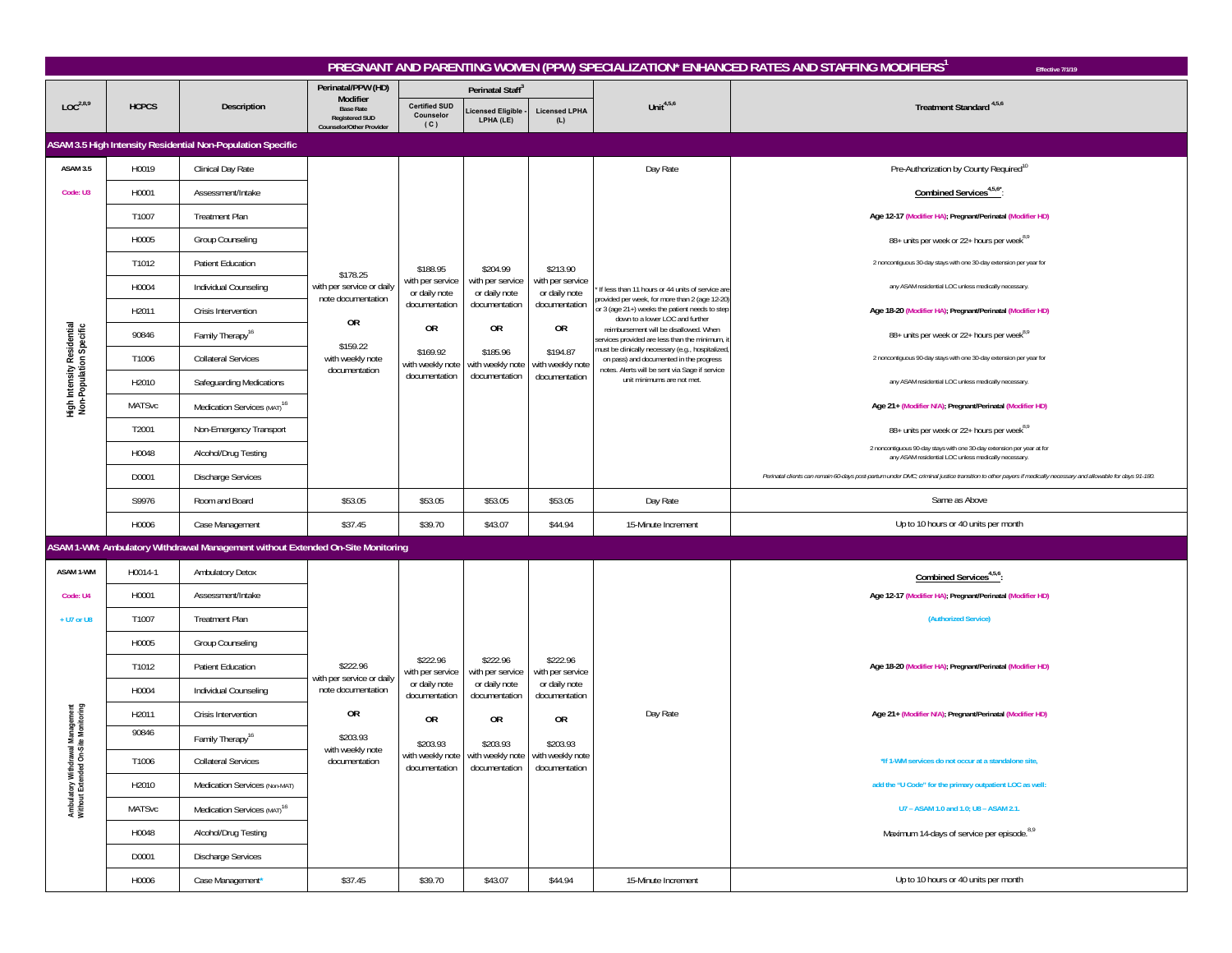|                                                                      | PREGNANT AND PARENTING WOMEN (PPW) SPECIALIZATION* ENHANCED RATES AND STAFFING MODIFIERS <sup>1</sup><br>Effective 7/1/19 |                                                                              |                                                 |                                   |                                |                                                    |                     |                                                           |  |  |  |  |  |
|----------------------------------------------------------------------|---------------------------------------------------------------------------------------------------------------------------|------------------------------------------------------------------------------|-------------------------------------------------|-----------------------------------|--------------------------------|----------------------------------------------------|---------------------|-----------------------------------------------------------|--|--|--|--|--|
|                                                                      |                                                                                                                           |                                                                              | Perinatal/PPW (HD)<br>Modifier                  |                                   | Perinatal Staff <sup>3</sup>   |                                                    |                     |                                                           |  |  |  |  |  |
| LOC <sup>2,8,9</sup>                                                 | <b>HCPCS</b>                                                                                                              | Description                                                                  | <b>Base Rate</b><br><b>Registered SUD</b>       | <b>Certified SUD</b><br>Counselor | icensed Eligible<br>LPHA (LE)  | <b>Licensed LPHA</b><br>(L)                        | Unit $4,5,6$        | Treatment Standard <sup>4,5,6</sup>                       |  |  |  |  |  |
|                                                                      |                                                                                                                           | ASAM 2-WM: Ambulatory Withdrawal Management with Extended On-Site Monitoring | Counselor/Other Provider                        | (C)                               |                                |                                                    |                     |                                                           |  |  |  |  |  |
| ASAM 2-WM                                                            | H0014-1                                                                                                                   | Ambulatory Detox                                                             |                                                 |                                   |                                |                                                    |                     | Combined Services <sup>4,5,6</sup>                        |  |  |  |  |  |
| Code: U5                                                             | H0001                                                                                                                     | Assessment/Intake                                                            |                                                 |                                   |                                |                                                    |                     | Age 12-17 (Modifier HA); Pregnant/Perinatal (Modifier HD) |  |  |  |  |  |
| + U7 or U8                                                           | T1007                                                                                                                     | <b>Treatment Plan</b>                                                        |                                                 |                                   |                                |                                                    |                     | (Authorized Service)                                      |  |  |  |  |  |
|                                                                      | H0005                                                                                                                     | Group Counseling                                                             |                                                 |                                   |                                |                                                    |                     |                                                           |  |  |  |  |  |
|                                                                      | T1012                                                                                                                     | Patient Education                                                            | \$261.77                                        | \$261.77<br>with per service      | \$261.77<br>with per service   | \$261.77<br>with per service                       |                     | Age 18-20 (Modifier HA); Pregnant/Perinatal (Modifier HD) |  |  |  |  |  |
|                                                                      | H0004                                                                                                                     | Individual Counseling                                                        | with per service or daily<br>note documentation | or daily note<br>documentation    | or daily note<br>documentation | or daily note<br>documentation                     |                     |                                                           |  |  |  |  |  |
|                                                                      | H2011                                                                                                                     | Crisis Intervention                                                          | <b>OR</b>                                       |                                   |                                |                                                    | Day Rate            | Age 21+ (Modifier N/A); Pregnant/Perinatal (Modifier HD)  |  |  |  |  |  |
|                                                                      | 90846                                                                                                                     | Family Therapy <sup>16</sup>                                                 | \$242.74                                        | <b>OR</b>                         | <b>OR</b>                      | <b>OR</b>                                          |                     | *If 2-WM services do not occur at a standalone site.      |  |  |  |  |  |
|                                                                      | T1006                                                                                                                     | <b>Collateral Services</b>                                                   | with weekly note<br>documentation               | \$242.74<br>with weekly note      | \$242.74<br>with weekly note   | \$242.74<br>with weekly note                       |                     | add the "U Code" for the primary outpatient LOC as well:  |  |  |  |  |  |
|                                                                      | H2010                                                                                                                     | Medication Services (Non-MAT)                                                |                                                 | documentation                     | documentation                  | documentation                                      |                     | U7 - ASAM 1.0 and 1.0; U8 - ASAM 2.1.                     |  |  |  |  |  |
| Ambulatory Withdrawal Management with<br>Extended On-Site Monitoring | <b>MATSvc</b>                                                                                                             | Medication Services (MAT) <sup>16</sup>                                      |                                                 |                                   |                                |                                                    |                     | Maximum 14-day stay per episode. <sup>8,9</sup>           |  |  |  |  |  |
|                                                                      | H0048                                                                                                                     | Alcohol/Drug Testing                                                         |                                                 |                                   |                                |                                                    |                     |                                                           |  |  |  |  |  |
|                                                                      | D0001                                                                                                                     | <b>Discharge Services</b>                                                    |                                                 |                                   |                                |                                                    |                     |                                                           |  |  |  |  |  |
|                                                                      | H0006                                                                                                                     | Case Management                                                              | \$37.45                                         | \$39.70                           | \$43.07                        | \$44.94                                            | 15-Minute Increment | Up to 10 hours or 40 units per month                      |  |  |  |  |  |
|                                                                      |                                                                                                                           | ASAM 3.2-WM: Residential Withdrawal Management - Clinically Managed          |                                                 |                                   |                                |                                                    |                     |                                                           |  |  |  |  |  |
| ASAM 3.2-WM                                                          | H0012                                                                                                                     | Subacute Detox Residential                                                   |                                                 |                                   |                                |                                                    |                     |                                                           |  |  |  |  |  |
| Code: U9                                                             | H0001                                                                                                                     | Assessment/Intake                                                            |                                                 |                                   |                                |                                                    |                     | Combined Services <sup>4,5,6</sup>                        |  |  |  |  |  |
|                                                                      | T1007                                                                                                                     | <b>Treatment Plan</b>                                                        |                                                 |                                   |                                |                                                    |                     | Age 12-17 (Modifier HA); Pregnant/Perinatal (Modifier HD) |  |  |  |  |  |
|                                                                      | H0005                                                                                                                     | Group Counseling                                                             |                                                 | \$300.57                          | \$300.57                       | \$300.57                                           |                     |                                                           |  |  |  |  |  |
|                                                                      | T1012                                                                                                                     | Patient Education                                                            | \$300.57<br>with per service or daily           | with per service                  | with per service               | with per service                                   |                     | (Authorized Service)                                      |  |  |  |  |  |
|                                                                      | H0004                                                                                                                     | Individual Counseling                                                        | note documentation                              | or daily note<br>documentation    | or daily note<br>documentation | or daily note<br>documentation                     |                     |                                                           |  |  |  |  |  |
|                                                                      | H2011                                                                                                                     | Crisis Intervention                                                          | 0R                                              | <b>OR</b>                         | 0 <sub>R</sub>                 | 0 <sub>R</sub>                                     | Day Rate            | Age 18-20 (Modifier HA); Pregnant/Perinatal (Modifier HD) |  |  |  |  |  |
|                                                                      | 90846                                                                                                                     | Family Therapy <sup>16</sup>                                                 | \$281.54                                        | \$281.54                          | \$281.54                       | \$281.54                                           |                     |                                                           |  |  |  |  |  |
| Residential Withdrawal Management<br>Clinically Managed              | T1006                                                                                                                     | <b>Collateral Services</b>                                                   | with weekly note<br>documentation               | with weekly note<br>documentation | documentation                  | with weekly note with weekly note<br>documentation |                     | Age 21+ (Modifier N/A); Pregnant/Perinatal (Modifier HD)  |  |  |  |  |  |
|                                                                      | H2010                                                                                                                     | Medication Services (Non-MAT)                                                |                                                 |                                   |                                |                                                    |                     |                                                           |  |  |  |  |  |
|                                                                      | <b>MATSvc</b>                                                                                                             | Medication Services (MAT) <sup>16</sup>                                      |                                                 |                                   |                                |                                                    |                     | Maximum 14-day stay per episode <sup>8,9</sup>            |  |  |  |  |  |
|                                                                      | H0048                                                                                                                     | Alcohol/Drug Testing                                                         |                                                 |                                   |                                |                                                    |                     |                                                           |  |  |  |  |  |
|                                                                      | D0001                                                                                                                     | <b>Discharge Services</b>                                                    |                                                 |                                   |                                |                                                    |                     |                                                           |  |  |  |  |  |
|                                                                      | S9976                                                                                                                     | Room and Board                                                               | \$97.91                                         | \$97.91                           | \$97.91                        | \$97.91                                            | Day Rate            | Same as Above                                             |  |  |  |  |  |
|                                                                      | H0006                                                                                                                     | Case Management                                                              | \$37.45                                         | \$39.70                           | \$43.07                        | \$44.94                                            | 15-Minute Increment | Up to 10 hours or 40 units per month                      |  |  |  |  |  |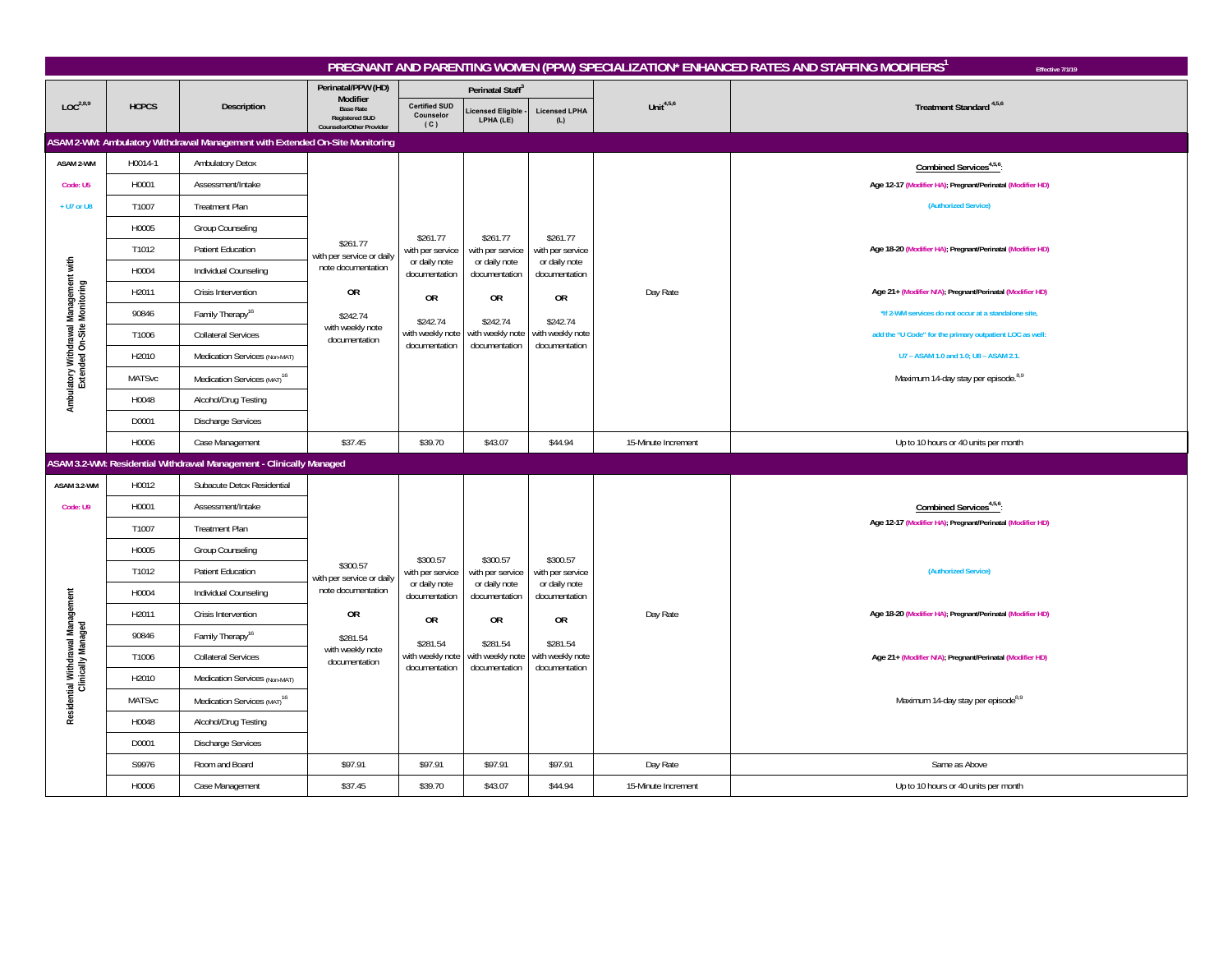|                                                        | PREGNANT AND PARENTING WOMEN (PPW) SPECIALIZATION* ENHANCED RATES AND STAFFING MODIFIERS<br>Effective 7/1/19 |                                                                    |                                                                       |                                          |                                                                                                 |                                   |                     |                                                           |  |  |  |  |  |
|--------------------------------------------------------|--------------------------------------------------------------------------------------------------------------|--------------------------------------------------------------------|-----------------------------------------------------------------------|------------------------------------------|-------------------------------------------------------------------------------------------------|-----------------------------------|---------------------|-----------------------------------------------------------|--|--|--|--|--|
|                                                        |                                                                                                              |                                                                    | Perinatal/PPW (HD)<br>Modifier                                        |                                          | Perinatal Staff <sup>3</sup>                                                                    |                                   |                     |                                                           |  |  |  |  |  |
| LOC <sup>2,8,9</sup>                                   | <b>HCPCS</b>                                                                                                 | Description                                                        | <b>Base Rate</b><br><b>Registered SUD</b><br>Counselor/Other Provider | <b>Certified SUD</b><br>Counselor<br>(C) | icensed Eligible<br>LPHA (LE)                                                                   | <b>Licensed LPHA</b><br>(L)       | Unit $4,5,6$        | Treatment Standard <sup>4,5,6</sup>                       |  |  |  |  |  |
|                                                        |                                                                                                              | ASAM 3.7-WM: Inpatient Withdrawal Management - Medically Monitored |                                                                       |                                          |                                                                                                 |                                   |                     |                                                           |  |  |  |  |  |
| ASAM 3.7-WM                                            | H0010                                                                                                        | Subacute Detox Residential                                         |                                                                       |                                          |                                                                                                 |                                   |                     |                                                           |  |  |  |  |  |
| Code: U0                                               | H0001                                                                                                        | Assessment/Intake                                                  |                                                                       |                                          |                                                                                                 |                                   |                     | Combined Services <sup>4,5,6</sup> :                      |  |  |  |  |  |
|                                                        | T1007                                                                                                        | <b>Treatment Plan</b>                                              |                                                                       |                                          |                                                                                                 |                                   |                     | Age 12-17 (Modifier HA); Pregnant/Perinatal (Modifier HD) |  |  |  |  |  |
|                                                        | H0005                                                                                                        | Group Counseling                                                   |                                                                       |                                          |                                                                                                 |                                   |                     | (Authorized Service)                                      |  |  |  |  |  |
|                                                        | T1012                                                                                                        | Patient Education                                                  | \$437.78                                                              | \$437.78<br>with per service             | \$437.78<br>with per service                                                                    | \$437.78<br>with per service      |                     |                                                           |  |  |  |  |  |
|                                                        | H0004                                                                                                        | Individual Counseling                                              | with per service or daily<br>note documentation                       | or daily note<br>documentation           | or daily note<br>documentation                                                                  | or daily note<br>documentation    |                     | Age 18-20 (Modifier HA); Pregnant/Perinatal (Modifier HD) |  |  |  |  |  |
|                                                        | H2011                                                                                                        | Crisis Intervention                                                | 0R                                                                    | 0R                                       | 0R                                                                                              | <b>OR</b>                         | Day Rate            |                                                           |  |  |  |  |  |
|                                                        | 90846                                                                                                        | Family Therapy <sup>16</sup>                                       | \$418.75                                                              | \$418.75                                 | \$418.75                                                                                        | \$418.75                          |                     | Age 21+ (Modifier N/A); Pregnant/Perinatal (Modifier HD)  |  |  |  |  |  |
|                                                        | T1006                                                                                                        | <b>Collateral Services</b>                                         | with weekly note<br>documentation                                     | with weekly note<br>documentation        | with weekly note<br>documentation                                                               | with weekly note<br>documentation |                     |                                                           |  |  |  |  |  |
| Inpatient Withdrawal Management<br>Medically Monitored | H2010                                                                                                        | Medication Services (Non-MAT)                                      |                                                                       |                                          |                                                                                                 |                                   |                     |                                                           |  |  |  |  |  |
|                                                        | <b>MATSvc</b>                                                                                                | Medication Services (MAT) <sup>16</sup>                            |                                                                       |                                          |                                                                                                 |                                   |                     | Maximum 14-day stay per episode <sup>8,9</sup>            |  |  |  |  |  |
|                                                        | H0048                                                                                                        | Alcohol/Drug Testing                                               |                                                                       |                                          |                                                                                                 |                                   |                     |                                                           |  |  |  |  |  |
|                                                        | D0001                                                                                                        | <b>Discharge Services</b>                                          |                                                                       |                                          |                                                                                                 |                                   |                     |                                                           |  |  |  |  |  |
|                                                        | S9976                                                                                                        | Room and Board                                                     | \$97.91                                                               | \$97.91                                  | \$97.91                                                                                         | \$97.91                           | Day Rate            | Same as Above                                             |  |  |  |  |  |
|                                                        | H0006                                                                                                        | Case Management                                                    | \$37.45                                                               | \$39.70                                  | \$43.07                                                                                         | \$44.94                           | 15-Minute Increment | Up to 10 hours or 40 units per month                      |  |  |  |  |  |
|                                                        |                                                                                                              | ASAM 4-WM: Inpatient Withdrawal Management - Medically Managed     |                                                                       |                                          |                                                                                                 |                                   |                     |                                                           |  |  |  |  |  |
| ASAM 4-WM                                              | H0011                                                                                                        | Acute Detox Residential                                            |                                                                       |                                          |                                                                                                 |                                   |                     |                                                           |  |  |  |  |  |
| <b>Code: None</b>                                      | H0001                                                                                                        | Assessment/Intake                                                  |                                                                       |                                          |                                                                                                 |                                   |                     | Combined Services <sup>4,5,6</sup> :                      |  |  |  |  |  |
|                                                        | T1007                                                                                                        | <b>Treatment Plan</b>                                              |                                                                       |                                          |                                                                                                 |                                   |                     |                                                           |  |  |  |  |  |
|                                                        | H0005                                                                                                        | Group Counseling                                                   |                                                                       |                                          |                                                                                                 |                                   |                     | Age 12-17 (Modifier HA); Pregnant/Perinatal (Modifier HD) |  |  |  |  |  |
|                                                        | T1012                                                                                                        | Patient Education                                                  | \$507.78                                                              | \$507.78<br>with per service             | \$507.78<br>with per service                                                                    | \$507.78<br>with per service      |                     | (Authorized Service)                                      |  |  |  |  |  |
|                                                        | H0004                                                                                                        | Individual Counseling                                              | with per service or daily<br>note documentation                       | or daily note<br>documentation           | or daily note<br>documentation                                                                  | or daily note<br>documentation    |                     |                                                           |  |  |  |  |  |
|                                                        | H2011                                                                                                        | Crisis Intervention                                                | OR                                                                    | 0R                                       | OR                                                                                              | 0R                                | Day Rate            | Age 18-20 (Modifier HA); Pregnant/Perinatal (Modifier HD) |  |  |  |  |  |
|                                                        | 90846                                                                                                        | Family Therapy <sup>16</sup>                                       | \$488.75                                                              | \$488.75                                 | \$488.75                                                                                        | \$488.75                          |                     |                                                           |  |  |  |  |  |
|                                                        | T1006                                                                                                        | <b>Collateral Services</b>                                         | with weekly note<br>documentation                                     |                                          | with weekly note with weekly note with weekly note<br>documentation documentation documentation |                                   |                     | Age 21+ (Modifier N/A); Pregnant/Perinatal (Modifier HD)  |  |  |  |  |  |
|                                                        | H2010                                                                                                        | Medication Services (Non-MAT)                                      |                                                                       |                                          |                                                                                                 |                                   |                     | Maximum 14-day stay per episode8,9                        |  |  |  |  |  |
| Inpatient Withdrawal Management<br>Medically Managed   | MATSvc                                                                                                       | Medication Services (MAT) <sup>16</sup>                            |                                                                       |                                          |                                                                                                 |                                   |                     |                                                           |  |  |  |  |  |
|                                                        | H0048                                                                                                        | Alcohol/Drug Testing                                               |                                                                       |                                          |                                                                                                 |                                   |                     |                                                           |  |  |  |  |  |
|                                                        | D0001                                                                                                        | Discharge Services                                                 |                                                                       |                                          |                                                                                                 |                                   |                     |                                                           |  |  |  |  |  |
|                                                        | S9976                                                                                                        | Room and Board                                                     | \$97.91                                                               | \$97.91                                  | \$97.91                                                                                         | \$97.91                           | Day Rate            | Same as Above                                             |  |  |  |  |  |
|                                                        | H0006                                                                                                        | Case Management                                                    | \$37.45                                                               | \$39.70                                  | \$43.07                                                                                         | \$44.94                           | 15-Minute Increment | Up to 10 hours or 40 units per month                      |  |  |  |  |  |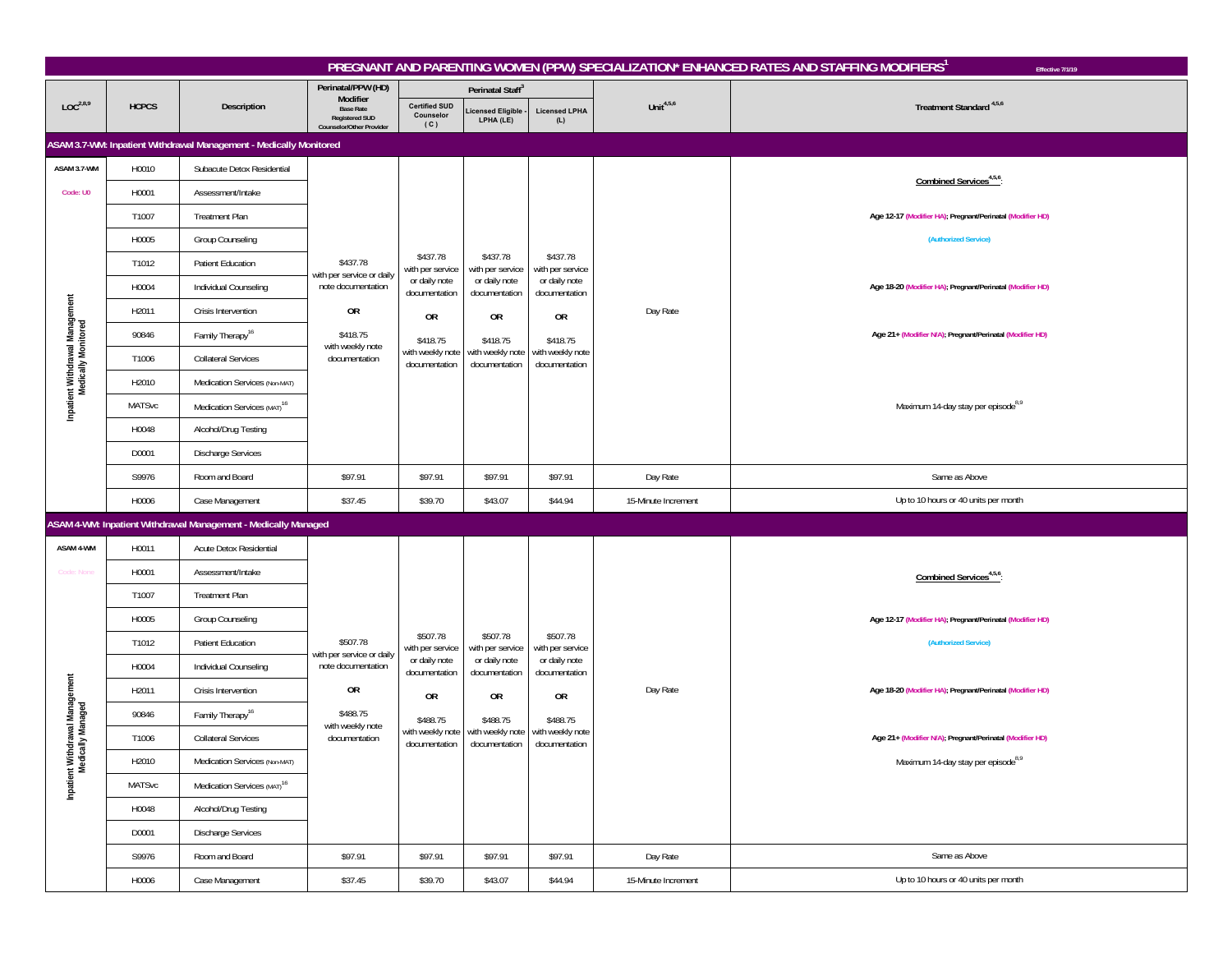|                                                                                                                             |                                                          |                                            |                                                                                   |                                          |                               |                             |                     | PREGNANT AND PARENTING WOMEN (PPW) SPECIALIZATION* ENHANCED RATES AND STAFFING MODIFIERS <sup>1</sup><br>Effective 7/1/19                     |
|-----------------------------------------------------------------------------------------------------------------------------|----------------------------------------------------------|--------------------------------------------|-----------------------------------------------------------------------------------|------------------------------------------|-------------------------------|-----------------------------|---------------------|-----------------------------------------------------------------------------------------------------------------------------------------------|
|                                                                                                                             |                                                          |                                            | Perinatal/PPW (HD)                                                                |                                          | Perinatal Staff <sup>3</sup>  |                             |                     |                                                                                                                                               |
| LOC <sup>2,8,9</sup>                                                                                                        | <b>HCPCS</b>                                             | Description                                | Modifier<br><b>Base Rate</b><br><b>Registered SUD</b><br>Counselor/Other Provider | <b>Certified SUD</b><br>Counselor<br>(C) | icensed Eligible<br>LPHA (LE) | <b>Licensed LPHA</b><br>(L) | Unit $4,5,6$        | Treatment Standard <sup>4,5,6</sup>                                                                                                           |
|                                                                                                                             | <b>ASAM 1-OTP: Opioid Treatment Program<sup>18</sup></b> |                                            |                                                                                   |                                          |                               |                             |                     |                                                                                                                                               |
| ASAM 1-OTP                                                                                                                  |                                                          |                                            |                                                                                   | \$15.74                                  |                               |                             |                     |                                                                                                                                               |
| Code: UA, HG                                                                                                                | H0001                                                    | Assessment/Intake                          |                                                                                   | \$23.39<br>perinatal                     |                               |                             | 10-Minute Increment |                                                                                                                                               |
|                                                                                                                             |                                                          |                                            |                                                                                   | \$15.74                                  |                               |                             |                     |                                                                                                                                               |
|                                                                                                                             | T1007                                                    | <b>Treatment Plan</b>                      |                                                                                   | \$23.39<br>perinatal                     |                               |                             | 10-Minute Increment |                                                                                                                                               |
|                                                                                                                             |                                                          |                                            |                                                                                   | \$3.36                                   |                               |                             |                     |                                                                                                                                               |
|                                                                                                                             | H0005                                                    | <b>Group Counseling</b>                    |                                                                                   | \$5.37<br>perinatal                      |                               |                             | 10-Minute Increment |                                                                                                                                               |
|                                                                                                                             |                                                          |                                            |                                                                                   | \$3.36                                   |                               |                             |                     | Combined Services <sup>4,5,6</sup> :                                                                                                          |
|                                                                                                                             | T1012                                                    | <b>Patient Education</b>                   |                                                                                   | \$5.37                                   |                               |                             | 10-Minute Increment | Age 12-17 (Modifier HA); Pregnant/Perinatal (Modifier HD)                                                                                     |
|                                                                                                                             |                                                          |                                            |                                                                                   | perinatal<br>\$15.74                     |                               |                             |                     | (Authorized Service)                                                                                                                          |
|                                                                                                                             | H0004                                                    | Individual Counseling                      |                                                                                   | \$23.39                                  |                               |                             | 10-Minute Increment |                                                                                                                                               |
|                                                                                                                             |                                                          |                                            |                                                                                   | perinatal<br>\$15.74                     |                               |                             |                     |                                                                                                                                               |
|                                                                                                                             | H2011                                                    | Crisis Intervention                        |                                                                                   | \$23.39                                  |                               |                             | 10-Minute Increment | County authorization, and for methadone: parental consent and 2 unsuccessful detoxification attempts or drug free treatment episodes within a |
|                                                                                                                             |                                                          |                                            |                                                                                   | perinatal                                |                               | \$15.74                     |                     | 12 month period.                                                                                                                              |
|                                                                                                                             | 90846                                                    | Medical Psychotherapy <sup>16</sup>        |                                                                                   |                                          |                               | \$23.39                     | 10-Minute Increment | Age 18-20 (Modifier HA); Pregnant/Perinatal (Modifier HD)                                                                                     |
|                                                                                                                             |                                                          |                                            | perinatal<br>\$15.74                                                              |                                          |                               |                             |                     | Age 21+ (Modifier N/A); Pregnant/Perinatal (Modifier HD)                                                                                      |
| Opioid Treatment Programs<br>If Iwo rates – the higher rate is for perinatal<br>Authorization by County Required for Minors | T1006                                                    | <b>Collateral Services</b>                 |                                                                                   | \$23.39                                  |                               |                             | 10-Minute Increment | No less than                                                                                                                                  |
|                                                                                                                             |                                                          |                                            |                                                                                   | perinatal<br>\$15.74                     |                               |                             |                     | 5 units or 50-minutes, and no more than 20 units or 200                                                                                       |
|                                                                                                                             | H2010                                                    | Medication Services (Non-MAT)              |                                                                                   | \$23.39                                  |                               |                             | 10-Minute Increment | minutes unless medically necessary, per month <sup>8,9</sup>                                                                                  |
|                                                                                                                             |                                                          |                                            |                                                                                   | perinatal                                |                               | \$15.74                     |                     | Alerts will be sent via Sage if service units' minimums are not met.                                                                          |
|                                                                                                                             | <b>MATSvc</b>                                            | Medication Services (MAT) <sup>16</sup>    |                                                                                   |                                          |                               | \$23.39                     | 10-Minute Increment |                                                                                                                                               |
|                                                                                                                             | H0048                                                    | Alcohol/Drug Testing                       |                                                                                   | \$0.00                                   |                               | perinatal                   | per Test            |                                                                                                                                               |
|                                                                                                                             | G9228                                                    | Syphilis Test                              |                                                                                   | \$0.00                                   |                               |                             | per Test            |                                                                                                                                               |
|                                                                                                                             | G9359                                                    | Tuberculosis (TB) Test                     |                                                                                   | \$0.00                                   |                               |                             | per Test            |                                                                                                                                               |
|                                                                                                                             | G0432                                                    |                                            |                                                                                   |                                          |                               |                             |                     |                                                                                                                                               |
|                                                                                                                             | G0433                                                    |                                            |                                                                                   |                                          |                               |                             |                     |                                                                                                                                               |
|                                                                                                                             |                                                          | Human Immunodeficiency Virus<br>(HIV) Test |                                                                                   | \$0.00                                   |                               |                             | per Test            |                                                                                                                                               |
|                                                                                                                             | G0435<br>G0475                                           |                                            |                                                                                   |                                          |                               |                             |                     |                                                                                                                                               |
|                                                                                                                             |                                                          |                                            |                                                                                   |                                          |                               |                             |                     |                                                                                                                                               |
|                                                                                                                             | G0472                                                    | Hepatitis C Virus (HCV) Test               |                                                                                   | \$0.00                                   |                               |                             | per Test            |                                                                                                                                               |
|                                                                                                                             | D0001                                                    | Discharge Services                         |                                                                                   | \$15.74<br>\$23.39                       |                               |                             | 10-Minute Increment |                                                                                                                                               |
|                                                                                                                             |                                                          |                                            |                                                                                   | perinatal                                |                               |                             |                     |                                                                                                                                               |
|                                                                                                                             | H0006                                                    | Case Management                            | \$37.45                                                                           | \$39.70                                  | \$43.07                       | \$44.94                     | 15-Minute Increment | Up to 10 hours or 40 units per month                                                                                                          |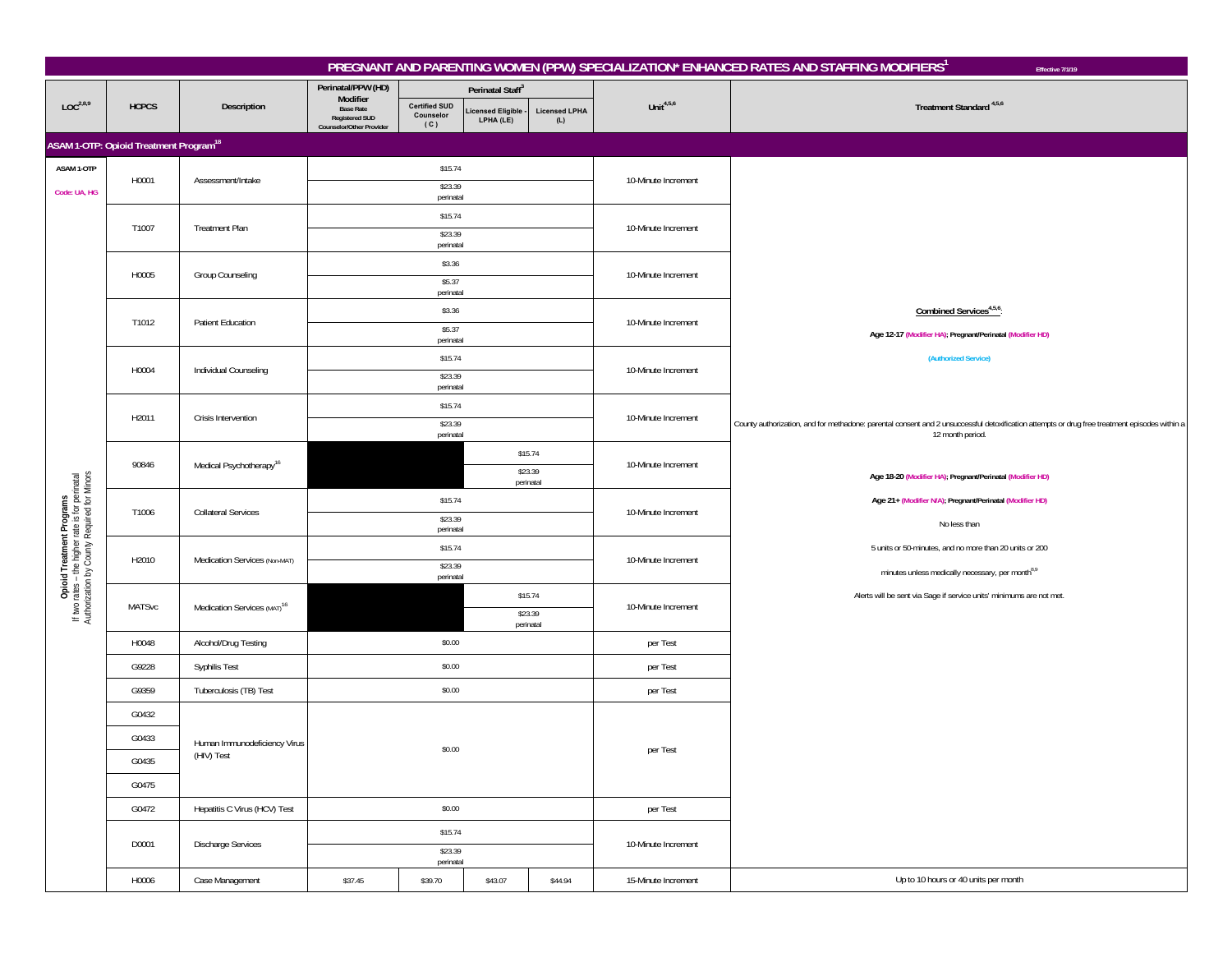|                      |                                                      |                                     |                                                                                                         |                                          |                                                               |                             |                                                        | PREGNANT AND PARENTING WOMEN (PPW) SPECIALIZATION* ENHANCED RATES AND STAFFING MODIFIERS <sup>1</sup> | Effective 7/1/19                                          |  |  |  |  |
|----------------------|------------------------------------------------------|-------------------------------------|---------------------------------------------------------------------------------------------------------|------------------------------------------|---------------------------------------------------------------|-----------------------------|--------------------------------------------------------|-------------------------------------------------------------------------------------------------------|-----------------------------------------------------------|--|--|--|--|
| LOC <sup>2,8,9</sup> | <b>HCPCS</b>                                         | Description                         | Perinatal/PPW (HD)<br>Modifier<br><b>Base Rate</b><br><b>Registered SUD</b><br>Counselor/Other Provider | <b>Certified SUD</b><br>Counselor<br>(C) | Perinatal Staff <sup>3</sup><br>icensed Eligible<br>LPHA (LE) | <b>Licensed LPHA</b><br>(L) | Unit $4,5,6$                                           |                                                                                                       | Treatment Standard <sup>4,5,6</sup>                       |  |  |  |  |
|                      |                                                      |                                     |                                                                                                         |                                          |                                                               |                             | MEDICATIONS FOR ADDICTION TREATMENT - OTP SETTING4,5,6 |                                                                                                       |                                                           |  |  |  |  |
|                      |                                                      |                                     |                                                                                                         |                                          | METHADONE <sup>18</sup>                                       |                             |                                                        |                                                                                                       |                                                           |  |  |  |  |
|                      |                                                      |                                     |                                                                                                         |                                          | \$13.93                                                       |                             | Per Day                                                |                                                                                                       | Age 12-21 (Modifier HA); Pregnant/Perinatal (Modifier HD) |  |  |  |  |
|                      | H0020                                                | Methadone                           |                                                                                                         |                                          | \$15.00<br>perinatal                                          |                             |                                                        |                                                                                                       |                                                           |  |  |  |  |
|                      |                                                      |                                     |                                                                                                         |                                          | <b>LABEL NAME</b>                                             |                             |                                                        | NATIONAL DRUG CODE (NDC)                                                                              | DOSAGE/FORM                                               |  |  |  |  |
|                      |                                                      |                                     |                                                                                                         |                                          | N/A                                                           |                             |                                                        | N/A                                                                                                   | N/A                                                       |  |  |  |  |
|                      |                                                      |                                     |                                                                                                         |                                          |                                                               |                             | <b>NALTREXONE GENERIC<sup>18</sup></b>                 |                                                                                                       |                                                           |  |  |  |  |
|                      |                                                      |                                     |                                                                                                         |                                          | \$19.06                                                       |                             | per Face to Face Visit                                 |                                                                                                       | Age 12-21 (Modifier HA); Pregnant/Perinatal (Modifier HD) |  |  |  |  |
|                      | S5000A<br>Naltrexone Generic                         |                                     |                                                                                                         |                                          |                                                               | <b>LABEL NAME</b>           |                                                        | NATIONAL DRUG CODE (NDC)                                                                              | <b>DOSAGE/FORM</b>                                        |  |  |  |  |
|                      |                                                      |                                     |                                                                                                         |                                          | Vivitrol                                                      |                             |                                                        | 65757030001                                                                                           | 380 MG VIAL + DILUENT                                     |  |  |  |  |
|                      | <b>BUPRENORPHINE HCL (MONO) GENERIC<sup>17</sup></b> |                                     |                                                                                                         |                                          |                                                               |                             |                                                        |                                                                                                       |                                                           |  |  |  |  |
|                      |                                                      |                                     |                                                                                                         | \$19.12                                  |                                                               |                             | Per Day                                                |                                                                                                       | Age 12-21 (Modifier HA); Pregnant/Perinatal (Modifier HD) |  |  |  |  |
|                      |                                                      |                                     | \$24.04<br>perinatal                                                                                    |                                          |                                                               |                             |                                                        |                                                                                                       |                                                           |  |  |  |  |
|                      |                                                      |                                     |                                                                                                         |                                          | <b>LABEL NAME</b>                                             |                             |                                                        | NATIONAL DRUG CODE (NDC)                                                                              | <b>DOSAGE/FORM</b>                                        |  |  |  |  |
|                      |                                                      |                                     |                                                                                                         |                                          | Buprenorphine                                                 |                             |                                                        | 00054017613                                                                                           | 2 MG TABLET SL                                            |  |  |  |  |
|                      |                                                      |                                     |                                                                                                         |                                          | Buprenorphine                                                 |                             |                                                        | 00228315603                                                                                           | 2 MG TABLET SL                                            |  |  |  |  |
|                      |                                                      |                                     |                                                                                                         |                                          | Buprenorphine                                                 |                             |                                                        | 00378092393                                                                                           | 2 MG TABLET SL                                            |  |  |  |  |
|                      |                                                      |                                     |                                                                                                         |                                          | Buprenorphine                                                 |                             |                                                        | 42858050103                                                                                           | 2 MG TABLET SL                                            |  |  |  |  |
|                      | S5000B                                               | Buprenorphine HCL<br>(Mono) Generic |                                                                                                         |                                          | Buprenorphine                                                 |                             |                                                        | 50383092493                                                                                           | 2 MG TABLET SL                                            |  |  |  |  |
|                      |                                                      |                                     |                                                                                                         |                                          | Buprenorphine                                                 |                             |                                                        | 62756045983                                                                                           | 2 MG TABLET SL                                            |  |  |  |  |
|                      |                                                      |                                     |                                                                                                         |                                          | Buprenorphine                                                 |                             |                                                        | 00054017713                                                                                           | 8 MG TABLET SL                                            |  |  |  |  |
|                      |                                                      |                                     |                                                                                                         |                                          | Buprenorphine                                                 |                             |                                                        | 00228315303                                                                                           | 8 MG TABLET SL                                            |  |  |  |  |
|                      |                                                      |                                     |                                                                                                         |                                          | Buprenorphine                                                 |                             |                                                        | 00378092493                                                                                           | 8 MG TABLET SL                                            |  |  |  |  |
|                      |                                                      |                                     |                                                                                                         |                                          | Buprenorphine                                                 |                             |                                                        | 42858050203                                                                                           | 8 MG TABLET SL                                            |  |  |  |  |
|                      |                                                      |                                     |                                                                                                         |                                          | Buprenorphine                                                 |                             |                                                        | 50383093093                                                                                           | 8 MG TABLET SL                                            |  |  |  |  |
|                      |                                                      |                                     |                                                                                                         |                                          | Buprenorphine                                                 |                             |                                                        | 62756046083                                                                                           | 8 MG TABLET SL                                            |  |  |  |  |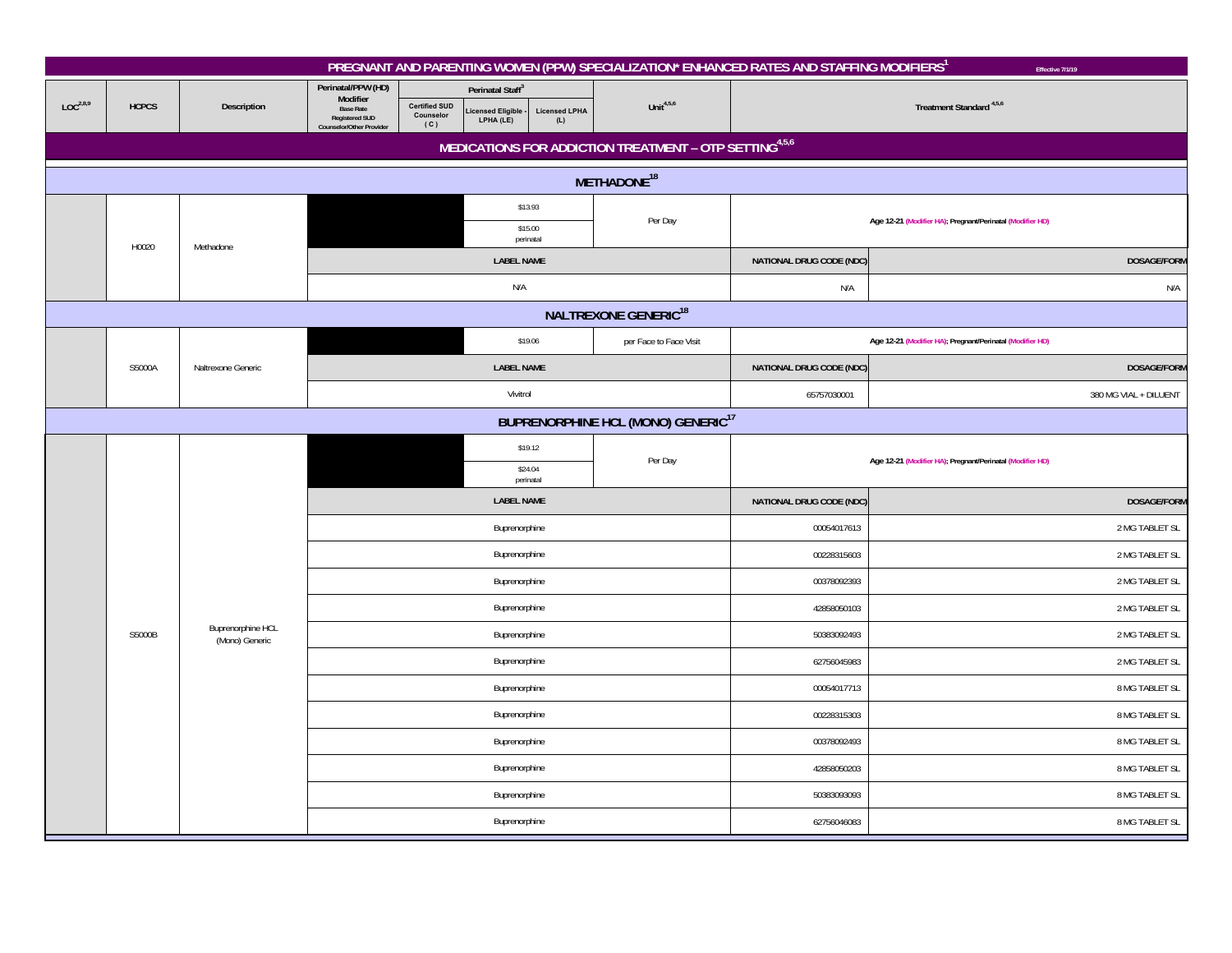|                      |              |                           |                                                       |                                   |                               |                      |                                                                 | PREGNANT AND PARENTING WOMEN (PPW) SPECIALIZATION* ENHANCED RATES AND STAFFING MODIFIERS <sup>1</sup> | Effective 7/1/19                                          |  |
|----------------------|--------------|---------------------------|-------------------------------------------------------|-----------------------------------|-------------------------------|----------------------|-----------------------------------------------------------------|-------------------------------------------------------------------------------------------------------|-----------------------------------------------------------|--|
|                      |              |                           | Perinatal/PPW (HD)                                    |                                   | Perinatal Staff <sup>3</sup>  |                      |                                                                 |                                                                                                       |                                                           |  |
| LOC <sup>2,8,9</sup> | <b>HCPCS</b> | Description               | Modifier<br><b>Base Rate</b><br><b>Registered SUD</b> | <b>Certified SUD</b><br>Counselor | icensed Eligible<br>LPHA (LE) | <b>Licensed LPHA</b> | Unit $4,5,6$                                                    |                                                                                                       | Treatment Standard <sup>4,5,6</sup>                       |  |
|                      |              |                           | Counselor/Other Provider                              | (C)                               |                               | (L)                  |                                                                 |                                                                                                       |                                                           |  |
|                      |              |                           |                                                       |                                   |                               |                      | MEDICATIONS FOR ADDICTION TREATMENT - OTP SETTING <sup>11</sup> |                                                                                                       |                                                           |  |
|                      |              |                           |                                                       |                                   |                               |                      | BUPRENORPHINE - NALOXONE COMBINATION - GENERIC <sup>17</sup>    |                                                                                                       |                                                           |  |
|                      |              |                           |                                                       |                                   |                               | \$21.65              |                                                                 |                                                                                                       |                                                           |  |
|                      |              |                           |                                                       |                                   | \$26.57                       | perinatal            | Per Day                                                         |                                                                                                       | Age 12-21 (Modifier HA); Pregnant/Perinatal (Modifier HD) |  |
|                      |              |                           |                                                       |                                   | <b>LABEL NAME</b>             |                      |                                                                 | NATIONAL DRUG CODE (NDC)                                                                              | DOSAGE/FORM                                               |  |
|                      |              |                           |                                                       |                                   | Bunavail                      |                      |                                                                 | 59385001630                                                                                           | 6.3-1 MG FILM                                             |  |
|                      |              |                           |                                                       |                                   | Bunavail                      |                      |                                                                 | 59385001230                                                                                           | 2.1-0.3 MG FILM                                           |  |
|                      |              |                           |                                                       |                                   | Bunavail                      |                      |                                                                 | 59385001430                                                                                           | 4.2-0.7 MG FILM                                           |  |
|                      |              |                           |                                                       |                                   | Buprenorphin-Naloxon          |                      |                                                                 | 00054018913                                                                                           | 8-2 MG SL                                                 |  |
|                      |              |                           |                                                       |                                   | Buprenorphin-Naloxon          |                      |                                                                 | 00228315573                                                                                           | 8-2 MG SL                                                 |  |
|                      |              |                           |                                                       |                                   | Buprenorphin-Naloxon          |                      |                                                                 | 00406192403                                                                                           | 8-2 MG SL                                                 |  |
|                      |              |                           |                                                       |                                   | Buprenorphin-Naloxon          |                      |                                                                 | 00406802003                                                                                           | 8-2 MG SL                                                 |  |
|                      |              |                           |                                                       |                                   | Buprenorphin-Naloxon          |                      |                                                                 | 50383028793                                                                                           | 8-2 MG SL                                                 |  |
|                      |              |                           |                                                       |                                   | Buprenorphin-Naloxon          |                      |                                                                 | 62175045832                                                                                           | 8-2 MG SL                                                 |  |
|                      |              |                           |                                                       |                                   | Buprenorphin-Naloxon          |                      |                                                                 | 62756097083                                                                                           | 8-2 MG SL                                                 |  |
|                      |              |                           |                                                       |                                   | Buprenorphin-Naloxon          |                      |                                                                 | 65162041503                                                                                           | 8-2 MG SL                                                 |  |
|                      |              |                           |                                                       |                                   | Buprenorph-Naloxn             |                      |                                                                 | 00054018813                                                                                           | 2-0.5 MG SL                                               |  |
|                      |              |                           | Buprenorph-Naloxn                                     |                                   |                               |                      |                                                                 | 00228315473                                                                                           | 2-0.5 MG SL                                               |  |
|                      | S5000BN      | Buprenorphine - (Naloxone | Buprenorph-Naloxn                                     |                                   |                               |                      |                                                                 | 00406192303                                                                                           | 2-0.5 MG SL                                               |  |
|                      |              | Combination) Generic      | Buprenorph-Naloxn                                     |                                   |                               |                      |                                                                 | 00406800503                                                                                           | 2-0.5 MG SL                                               |  |
|                      |              |                           |                                                       |                                   | Buprenorph-Naloxn             |                      |                                                                 | 50383029493                                                                                           | 2-0.5 MG SL                                               |  |
|                      |              |                           |                                                       |                                   | Buprenorph-Naloxn             |                      |                                                                 | 62175045232                                                                                           | 2-0.5 MG SL                                               |  |
|                      |              |                           |                                                       |                                   | Buprenorph-Naloxn             |                      |                                                                 | 62756096983                                                                                           | 2-0.5 MG SL<br>2-0.5 MG SL                                |  |
|                      |              |                           | Buprenorph-Naloxn                                     |                                   |                               |                      |                                                                 | 65162041603                                                                                           |                                                           |  |
|                      |              |                           |                                                       |                                   | Buprenorp-Nalox               |                      |                                                                 | 43598058230                                                                                           | 8-2 MG SL FILM                                            |  |
|                      |              |                           |                                                       |                                   | Suboxone                      |                      |                                                                 | 12496120403                                                                                           | 4 MG-1 MG SL FILM                                         |  |
|                      |              |                           |                                                       |                                   | Suboxone                      |                      |                                                                 | 12496121203                                                                                           | 12 MG-3 MG SL FILM                                        |  |
|                      |              |                           |                                                       |                                   | Suboxone                      |                      |                                                                 | 12496120201                                                                                           | 2 MG-0.5 MG SL FILM                                       |  |
|                      |              |                           |                                                       |                                   | Suboxone                      |                      |                                                                 | 12496120203                                                                                           | 2 MG-0.5 MG SL FILM                                       |  |
|                      |              |                           |                                                       | Suboxone                          |                               |                      |                                                                 | 12496120803                                                                                           | 8 MG-2 MG SL FILM                                         |  |
|                      |              |                           |                                                       |                                   | Suboxone<br>Zubsolv           |                      |                                                                 | 12496120801<br>54123011430                                                                            | 8 MG-2 MG SL FILM<br>11.4-2.9 MG TABLET SL                |  |
|                      |              |                           |                                                       |                                   | Zubsolv                       |                      |                                                                 | 54123090730                                                                                           | 0.7-0.18 MG TABLET SL                                     |  |
|                      |              |                           |                                                       |                                   |                               |                      |                                                                 | 54123091430                                                                                           | 1.4-0.36 MG TABLET SL                                     |  |
|                      |              |                           | Zubsolv<br>Zubsolv                                    |                                   |                               |                      |                                                                 |                                                                                                       | 2.9-0.71 MG TABLET SL                                     |  |
|                      |              |                           |                                                       |                                   | Zubsolv                       |                      |                                                                 | 54123092930<br>54123095730                                                                            | 5.7-1.4 MG TABLET SL                                      |  |
|                      |              |                           |                                                       |                                   |                               |                      |                                                                 | 54123098630                                                                                           | 8.6-2.1 MG TABLET SL                                      |  |
|                      |              |                           | Zubsolv                                               |                                   |                               |                      |                                                                 |                                                                                                       |                                                           |  |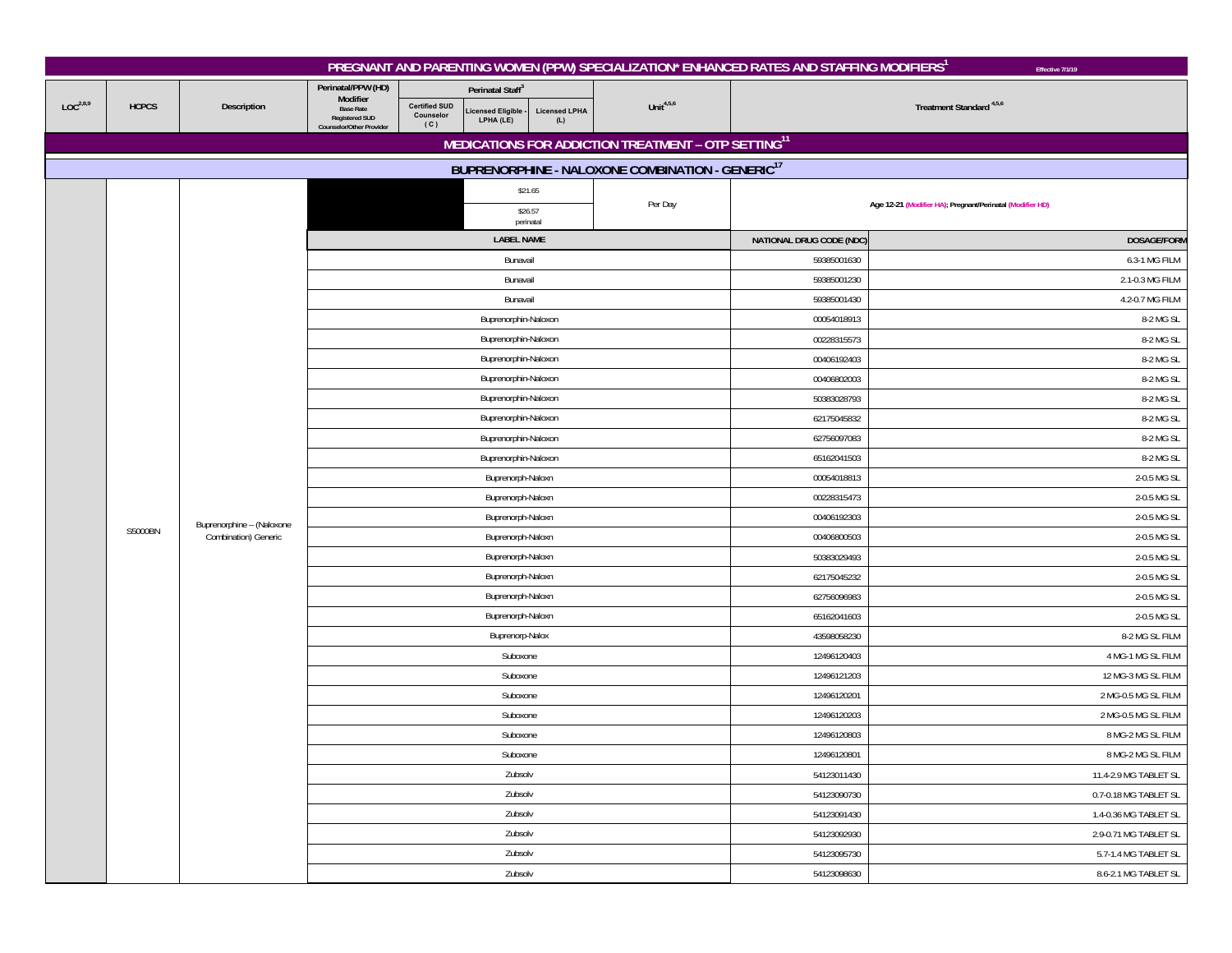|                      |              |                      |                                                                                                         |                                          |                                                                |                             |                                                                 | PREGNANT AND PARENTING WOMEN (PPW) SPECIALIZATION* ENHANCED RATES AND STAFFING MODIFIERS <sup>1</sup> | Effective 7/1/19                                          |  |
|----------------------|--------------|----------------------|---------------------------------------------------------------------------------------------------------|------------------------------------------|----------------------------------------------------------------|-----------------------------|-----------------------------------------------------------------|-------------------------------------------------------------------------------------------------------|-----------------------------------------------------------|--|
| LOC <sup>2,8,9</sup> | <b>HCPCS</b> | Description          | Perinatal/PPW (HD)<br>Modifier<br><b>Base Rate</b><br><b>Registered SUD</b><br>Counselor/Other Provider | <b>Certified SUD</b><br>Counselor<br>(C) | Perinatal Staff <sup>3</sup><br>Licensed Eligible<br>LPHA (LE) | <b>Licensed LPHA</b><br>(L) | Unit $4,5,6$                                                    |                                                                                                       | Treatment Standard <sup>4,5,6</sup>                       |  |
|                      |              |                      |                                                                                                         |                                          |                                                                |                             | MEDICATIONS FOR ADDICTION TREATMENT - OTP SETTING <sup>11</sup> |                                                                                                       |                                                           |  |
|                      |              |                      |                                                                                                         |                                          |                                                                |                             | DISULFIRAM - GENERIC <sup>17</sup>                              |                                                                                                       |                                                           |  |
|                      |              |                      |                                                                                                         |                                          |                                                                | \$9.50                      | Per Day                                                         | Age 12-21 (Modifier HA); Pregnant/Perinatal (Modifier HD)                                             |                                                           |  |
|                      |              |                      |                                                                                                         |                                          |                                                                | \$9.49<br>perinatal         |                                                                 |                                                                                                       |                                                           |  |
|                      |              |                      |                                                                                                         |                                          | <b>LABEL NAME</b>                                              |                             |                                                                 | NATIONAL DRUG CODE (NDC)                                                                              | DOSAGE/FORM                                               |  |
|                      |              |                      |                                                                                                         |                                          | Antabuse                                                       |                             |                                                                 | 51285052302                                                                                           | 250 MG TABLET                                             |  |
|                      |              |                      |                                                                                                         |                                          | Antabuse                                                       |                             |                                                                 | 51285052402                                                                                           | 500 MG TABLET                                             |  |
|                      |              |                      |                                                                                                         |                                          | Disulfiram                                                     |                             |                                                                 | 00054035613                                                                                           | 250 MG TABLET                                             |  |
|                      |              |                      |                                                                                                         |                                          | Disulfiram                                                     |                             |                                                                 | 250 MG TABLET                                                                                         |                                                           |  |
|                      |              | Disulfiram - Generic |                                                                                                         |                                          | Disulfiram                                                     |                             |                                                                 | 00093503501                                                                                           | 250 MG TABLET                                             |  |
|                      | S5000C       |                      |                                                                                                         |                                          | Disulfiram                                                     |                             |                                                                 | 00378414001                                                                                           | 250 MG TABLET                                             |  |
|                      |              |                      |                                                                                                         |                                          | Disulfiram                                                     |                             |                                                                 | 47781060730                                                                                           | 250 MG TABLET                                             |  |
|                      |              |                      |                                                                                                         |                                          | Disulfiram                                                     |                             |                                                                 | 64980017101                                                                                           | 250 MG TABLET                                             |  |
|                      |              |                      |                                                                                                         |                                          | Disulfiram                                                     |                             |                                                                 | 64980017103                                                                                           | 250 MG TABLET                                             |  |
|                      |              |                      |                                                                                                         |                                          | Disulfiram                                                     |                             |                                                                 | 00054035713                                                                                           | 500 MG TABLET                                             |  |
|                      |              |                      |                                                                                                         |                                          | Disulfiram                                                     |                             |                                                                 | 00054035725                                                                                           | 500 MG TABLET                                             |  |
|                      |              |                      |                                                                                                         |                                          | Disulfiram                                                     |                             |                                                                 | 00093503601                                                                                           | 500 MG TABLET                                             |  |
|                      |              |                      |                                                                                                         |                                          | Disulfiram                                                     |                             |                                                                 | 00378414101                                                                                           | 500 MG TABLET                                             |  |
|                      |              |                      |                                                                                                         |                                          | Disulfiram                                                     |                             |                                                                 | 64980017203                                                                                           | 500 MG TABLET                                             |  |
|                      |              |                      |                                                                                                         |                                          |                                                                |                             | NALOXONE HCL <sup>17</sup>                                      |                                                                                                       |                                                           |  |
|                      |              |                      |                                                                                                         | \$144.66                                 |                                                                |                             | per 2 Units                                                     |                                                                                                       | Age 12-21 (Modifier HA); Pregnant/Perinatal (Modifier HD) |  |
|                      | S5000D       | Naloxone HCL         |                                                                                                         |                                          | <b>LABEL NAME</b>                                              |                             |                                                                 | NATIONAL DRUG CODE (NDC)                                                                              | <b>DOSAGE/FORM</b>                                        |  |
|                      |              |                      |                                                                                                         |                                          | Narcan                                                         |                             |                                                                 | 69547035302                                                                                           | 4 MG NASAL SPRAY                                          |  |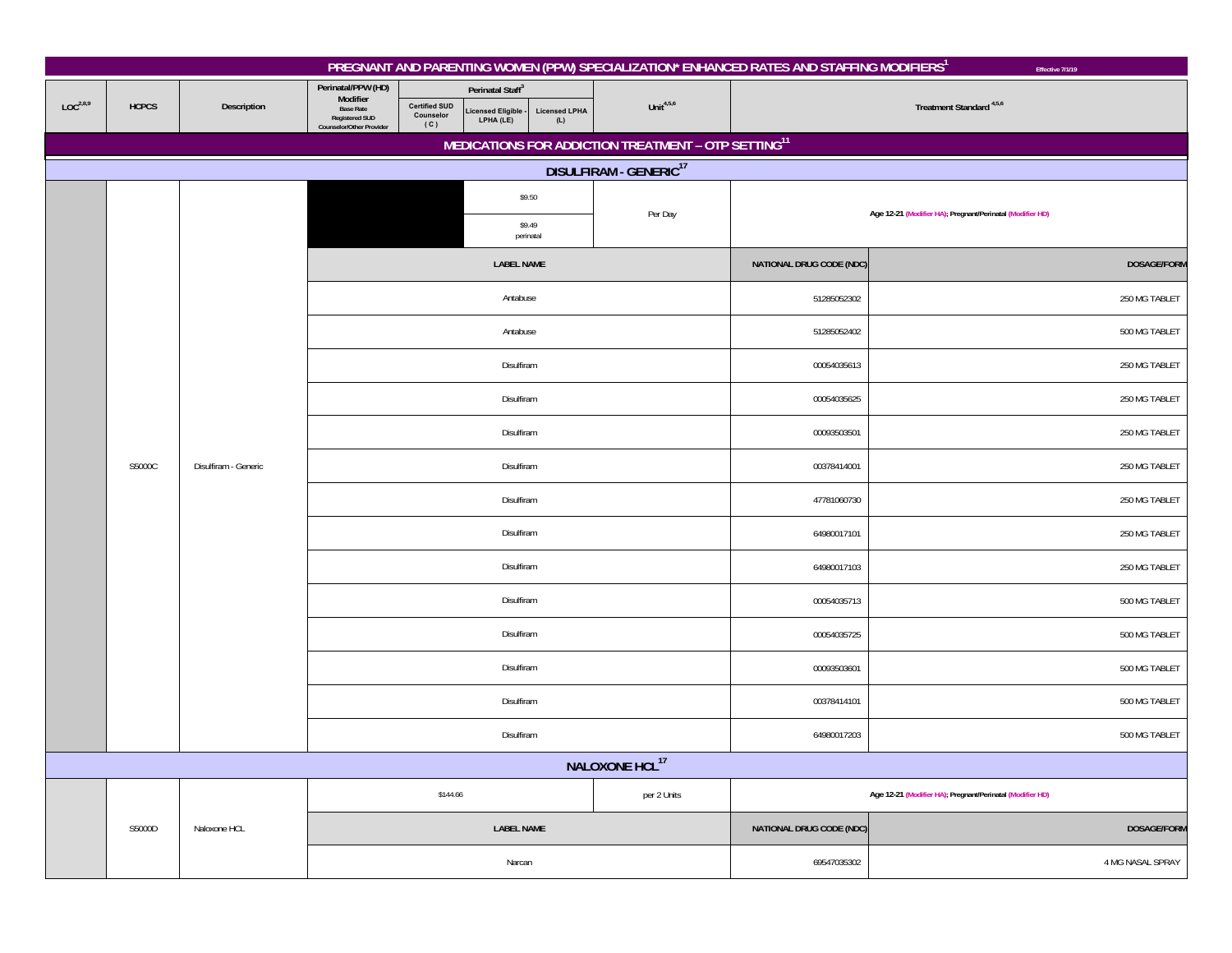|                                                                                                      |                                                 |                                                              |                                                                       |                                          |                               |                             |                                | PREGNANT AND PARENTING WOMEN (PPW) SPECIALIZATION* ENHANCED RATES AND STAFFING MODIFIERS <sup>1</sup><br>Effective 7/1/19                                                                                                                                                                          |  |  |  |  |
|------------------------------------------------------------------------------------------------------|-------------------------------------------------|--------------------------------------------------------------|-----------------------------------------------------------------------|------------------------------------------|-------------------------------|-----------------------------|--------------------------------|----------------------------------------------------------------------------------------------------------------------------------------------------------------------------------------------------------------------------------------------------------------------------------------------------|--|--|--|--|
|                                                                                                      |                                                 |                                                              | Perinatal/PPW (HD)<br>Modifier                                        |                                          | Perinatal Staff <sup>3</sup>  |                             |                                |                                                                                                                                                                                                                                                                                                    |  |  |  |  |
| LOC <sup>2,8,9</sup>                                                                                 | <b>HCPCS</b>                                    | Description                                                  | <b>Base Rate</b><br><b>Registered SUD</b><br>Counselor/Other Provider | <b>Certified SUD</b><br>Counselor<br>(C) | icensed Eligible<br>LPHA (LE) | <b>Licensed LPHA</b><br>(L) | Unit $4,5,6$                   | Treatment Standard <sup>4,5,6</sup>                                                                                                                                                                                                                                                                |  |  |  |  |
|                                                                                                      | RECOVERY SUPPORT SERVICES <sup>4,5,6</sup>      |                                                              |                                                                       |                                          |                               |                             |                                |                                                                                                                                                                                                                                                                                                    |  |  |  |  |
| Recovery<br>Support                                                                                  | H0004                                           | Individual Counseling                                        | \$31.77                                                               | \$31.77                                  | \$31.77                       | \$31.77                     | 15-Minute Increment            | Age 12-17 (Modifier HA); Pregnant/Perinatal (Modifier HD)                                                                                                                                                                                                                                          |  |  |  |  |
| Services<br>(RSS)                                                                                    | H0005                                           | Group Counseling                                             | \$31.77                                                               | \$31.77                                  | \$31.77                       | \$31.77                     | \$2.12 minute (min 60, max 90) | Between 1-24 units or up to 6 hours per month                                                                                                                                                                                                                                                      |  |  |  |  |
|                                                                                                      | H0038-R                                         | <b>Recovery Monitoring</b>                                   | \$23.71                                                               | \$23.71                                  | \$23.71                       | \$23.71                     | 15-Minute Increment            | Age 18-20 (Modifier HA); Pregnant/Perinatal (Modifier HD)                                                                                                                                                                                                                                          |  |  |  |  |
| Code: $U6 +$<br><b>U</b> Code for Last<br><b>Level of Care</b><br>See Above (except<br>OTP use "UA") | H0038-S                                         | Substance Abuse Assistance                                   | \$23.71                                                               | \$23.71                                  | \$23.71                       | \$23.71                     | 15-Minute Increment            | Age 21+ (Modifier N/A); Pregnant/Perinatal (Modifier HD)                                                                                                                                                                                                                                           |  |  |  |  |
|                                                                                                      | H0006                                           | Case Management                                              | \$34.74                                                               | \$34.74                                  | \$34.74                       | \$34.74                     | 15-Minute Increment            | Between 1-28 units or up to 7 hours per month                                                                                                                                                                                                                                                      |  |  |  |  |
|                                                                                                      | <b>RECOVERY BRIDGE HOUSING12</b>                |                                                              |                                                                       |                                          |                               |                             |                                |                                                                                                                                                                                                                                                                                                    |  |  |  |  |
| Recovery<br><b>Bridge Housing</b><br>(RBH)                                                           | H2034                                           | Recovery Bridge Housing                                      | \$55.00                                                               | \$55.00                                  | \$55.00                       | \$55.00                     | Day Rate                       | Authorization by County Required<br>Age 12-17: 0 days - Not Available<br>Age 18 and Older: 180 days per calendar year noncontiguous<br>Pregnant/Post-Partum (Modifier HD)<br>Length of pregnancy and post-partum period, last day of the month when the 60th day after the end of pregnancy occurs |  |  |  |  |
|                                                                                                      | CLIENT ENGAGEMENT AND NAVIGATION SERVICE (CENS) |                                                              |                                                                       |                                          |                               |                             |                                |                                                                                                                                                                                                                                                                                                    |  |  |  |  |
| <b>CENS</b>                                                                                          | $\sim$                                          | Co-located patient navigation and<br>connection to treatment | \$73.70                                                               | \$73.70                                  | \$73.70                       | \$73.70                     | Per Staff Hour                 | Salary and allowable costs (specifically supervisor; clerical/support staff; data-entry clerk; CENS area office space; equipment<br>such as laptops and internet access; supplies) associated with one (1) full-time equivalent Substance Use Disorder (SUD)<br>counselor.                         |  |  |  |  |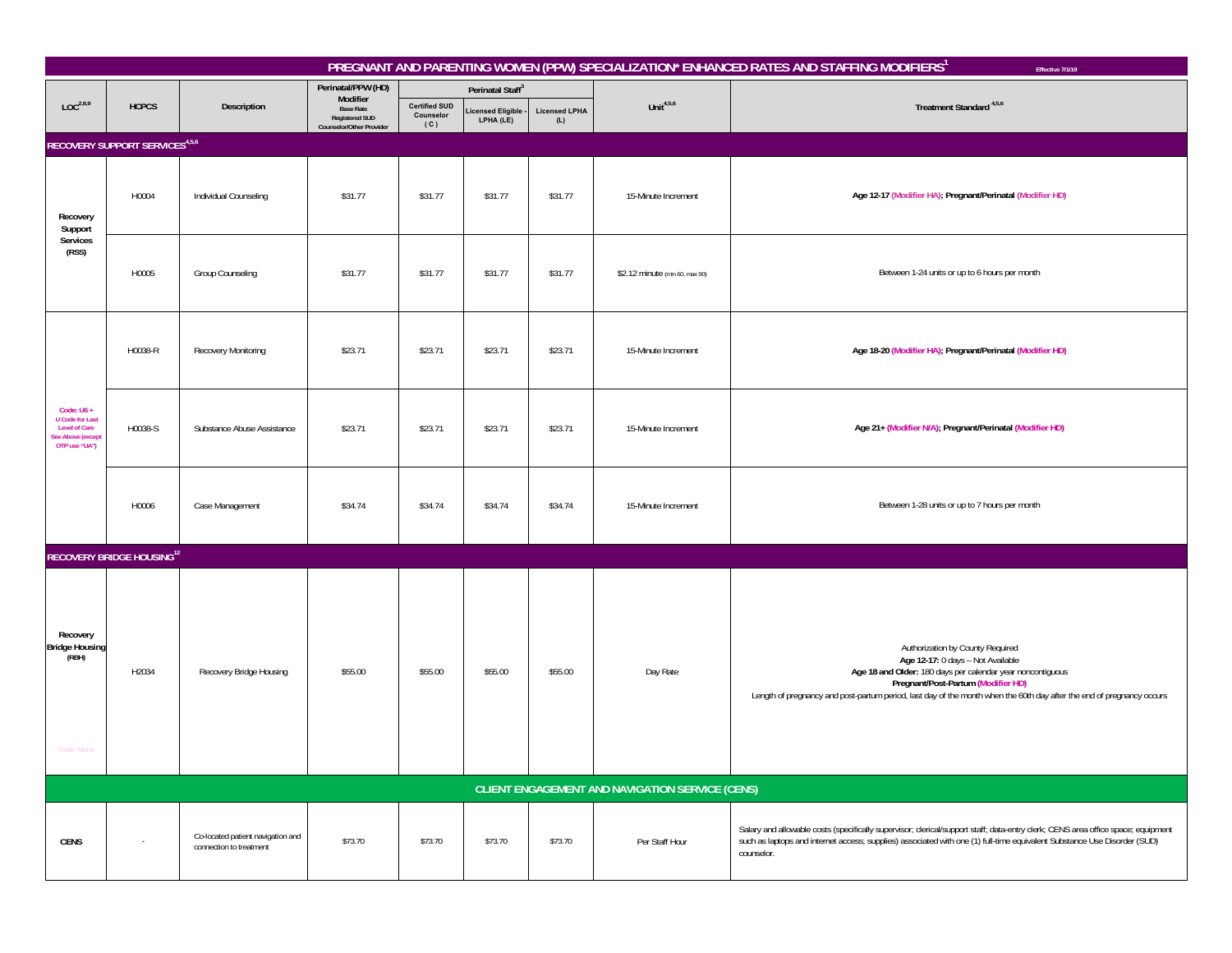| PREGNANT AND PARENTING WOMEN (PPW) SPECIALIZATION* ENHANCED RATES AND STAFFING MODIFIERS <sup>1</sup><br>Effective 7/1/19 |                                                                                                                                                                       |                                                              |                                                                              |                                          |                               |                             |                                                                                                                                                                                                      |                                                                                                                                                                                                                                                                                                                                                                                                                                                                                                                                                                                                                                 |  |  |  |
|---------------------------------------------------------------------------------------------------------------------------|-----------------------------------------------------------------------------------------------------------------------------------------------------------------------|--------------------------------------------------------------|------------------------------------------------------------------------------|------------------------------------------|-------------------------------|-----------------------------|------------------------------------------------------------------------------------------------------------------------------------------------------------------------------------------------------|---------------------------------------------------------------------------------------------------------------------------------------------------------------------------------------------------------------------------------------------------------------------------------------------------------------------------------------------------------------------------------------------------------------------------------------------------------------------------------------------------------------------------------------------------------------------------------------------------------------------------------|--|--|--|
|                                                                                                                           |                                                                                                                                                                       | Description                                                  | Perinatal/PPW (HD)<br>Modifier                                               |                                          | Perinatal Staff <sup>3</sup>  |                             |                                                                                                                                                                                                      |                                                                                                                                                                                                                                                                                                                                                                                                                                                                                                                                                                                                                                 |  |  |  |
| LOC <sup>2,8,9</sup>                                                                                                      | <b>HCPCS</b>                                                                                                                                                          |                                                              | <b>Base Rate</b><br><b>Registered SUD</b><br><b>Counselor/Other Provider</b> | <b>Certified SUD</b><br>Counselor<br>(C) | icensed Eligible<br>LPHA (LE) | <b>Licensed LPHA</b><br>(L) | Unit $4,5,6$                                                                                                                                                                                         | Treatment Standard <sup>4,5,6</sup>                                                                                                                                                                                                                                                                                                                                                                                                                                                                                                                                                                                             |  |  |  |
|                                                                                                                           | PREGNANT AND PARENTING WOMEN (PPW) SERVICES - DMC PERINATAL DESIGNATED SITES ONLY 13<br>Available Beginning July 1, 2017 Provided Documentation of Delivered Services |                                                              |                                                                              |                                          |                               |                             |                                                                                                                                                                                                      |                                                                                                                                                                                                                                                                                                                                                                                                                                                                                                                                                                                                                                 |  |  |  |
| Supplemental Perinatal Services                                                                                           | H0006-C                                                                                                                                                               | Child Case Management <sup>14</sup>                          | \$37.45                                                                      | \$39.70                                  | \$43.07                       | \$44.94                     | 15-Minute Increment<br>(per child)                                                                                                                                                                   | Up to 4 (four) 15-minute increments (1 hour) per child 0-16 years of age, per month<br>For arrangement, coordination, and monitoring of services for children: primary medical care, primary pediatric care, gender-specific<br>treatment, and therapeutic interventions.                                                                                                                                                                                                                                                                                                                                                       |  |  |  |
|                                                                                                                           | T1009                                                                                                                                                                 | Cooperative (Co-Op) Child Care <sup>15</sup>                 | \$1.65                                                                       | \$1.65                                   | \$1.65                        | \$1.65                      | 15-Minute Increment<br>(per child)<br>See PPW Bulletin 18-11 or Provider<br>Manual for additional caregiver to child ratio<br>and service criteria                                                   | Total Annual Cap per Child: \$3240.40 or 1964 units; including weekly limits as follows and based on mother's SUD level of care:<br>ASAM 1.0: Up to 9 hours per week for each child 0-14<br>ASAM 2.1: Up to 19 hours (if non-pregnant or post-partum mom) or up to 30 hours (if pregnant or post-partum [60-days after delivery] mom)<br>per week for each child 0-14<br>ASAM 3.1: Up to 20 hours per week for each child 0-14<br>ASAM 3.3: Up to 24 hours per week for each child 0-14<br>ASAM 3.5: Up to 22 hours per week for each child 0-14<br>Note: A child may receive either T1009 or T2027 not both in a 1-year period |  |  |  |
|                                                                                                                           | T2027                                                                                                                                                                 | Licensed-Like Child Care <sup>15</sup>                       | \$3.10                                                                       | \$3.10                                   | \$3.10                        | \$3.10                      | 15-Minute Increment<br>(per child)<br>See PPW Bulletin 18-11 or Provider Manual fo<br>additional caregiver to child ratio and service<br>criteria.                                                   | Total Annual Cap per Child: \$5025.10 or 1621 units; including weekly limits as follows and based on mother's SUD level of care:<br>ASAM 1.0: Up to 9 hours per week for each child 0-14<br>ASAM 2.1: Up to 19 hours (if non-pregnant or post-partum mom) or up to 30 hours (if pregnant or post-partum [60-days after delivery] mom)<br>per week for each child 0-14<br>ASAM 3.1: Up to 20 hours per week for each child 0-14<br>ASAM 3.3: Up to 24 hours per week for each child 0-14<br>ASAM 3.5: Up to 22 hours per week for each child 0-14<br>Note: A child may receive either T1009 or T2027 not both in a 1-year period |  |  |  |
|                                                                                                                           | A0080                                                                                                                                                                 | Transportation<br>(non-residential providers)                | \$0.55                                                                       | \$0.55                                   | \$0.55                        | \$0.55                      | Per Mile<br>If using an agency owned/operated vehicle to ensu<br>access to primary medical care, primary pediatric<br>care, gender-specific treatment, and/or therapeutic<br>services for children). | Up to 80 miles or \$44 per month, per beneficiary family unit (mother and child[ren] 0-16 years of age) with concurrent participation<br>in a non-residential program and when not leveraging transportation services funded by other programs for which the beneficiary<br>qualifies (e.g., CalWORKs, DCFS).                                                                                                                                                                                                                                                                                                                   |  |  |  |
|                                                                                                                           | S9976-C                                                                                                                                                               | Residential (RS)<br>ASAM 3.1, 3.3 or 3.5<br>- Room and Board | \$53.05                                                                      | \$53.05                                  | \$53.05                       | \$53.05                     | Day Rate                                                                                                                                                                                             | Child (age 0-16) accompanying parent to RS. Contingent on RS participation by pregnant or parenting women.                                                                                                                                                                                                                                                                                                                                                                                                                                                                                                                      |  |  |  |
|                                                                                                                           | H2034-C                                                                                                                                                               | Recovery Bridge Housing (RBH)<br>- Bed Day                   | \$55.00                                                                      | \$55.00                                  | \$55.00                       | \$55.00                     | Day Rate                                                                                                                                                                                             | Child (age 0-16) accompanying parent to RBH. Contingent on RBH participation by pregnant or parenting women.                                                                                                                                                                                                                                                                                                                                                                                                                                                                                                                    |  |  |  |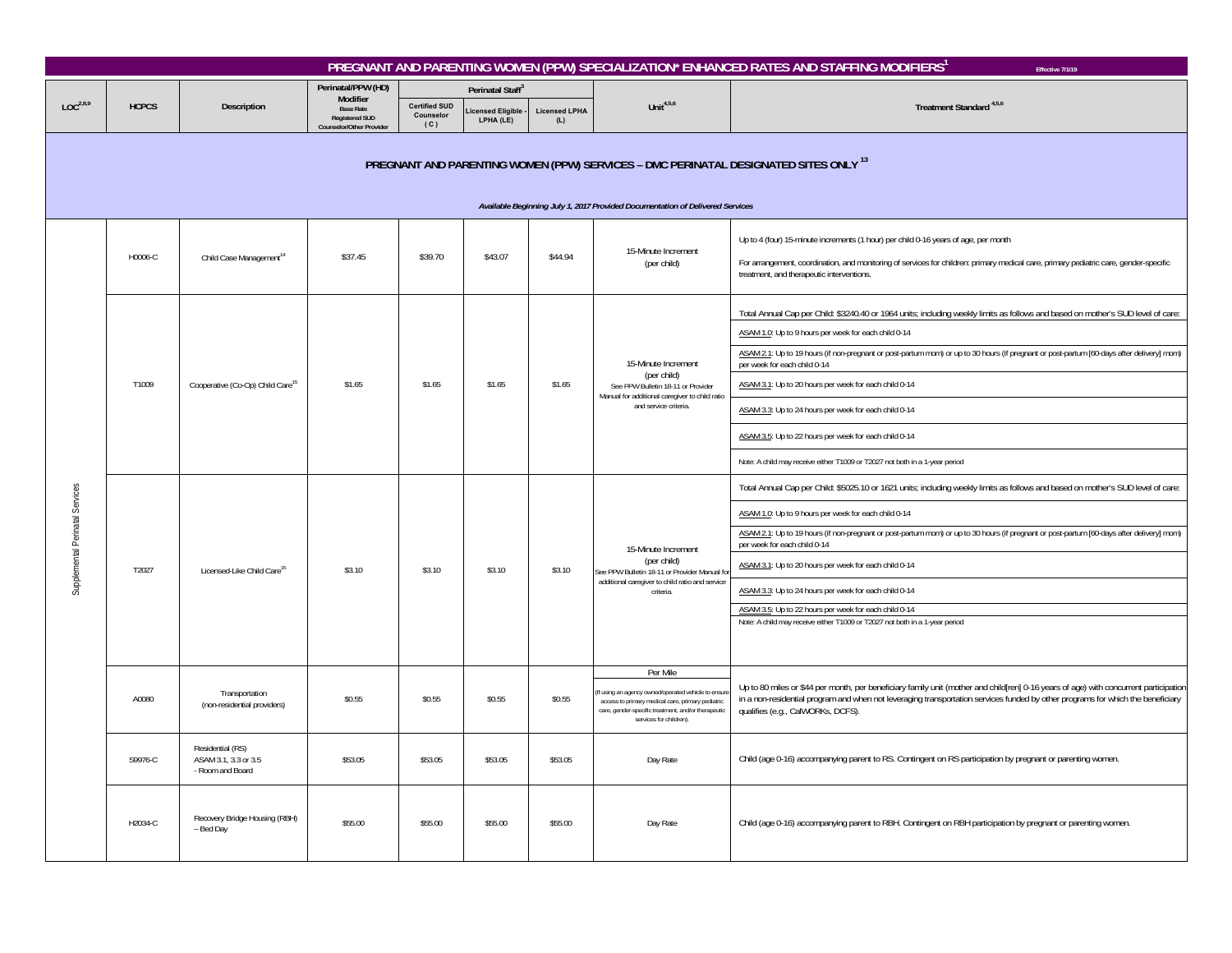| PREGNANT AND PARENTING WOMEN (PPW) SPECIALIZATION* ENHANCED RATES AND STAFFING MODIFIERS'<br>Effective 7/1/19 |              |             |                                                                                                                |                                                                                                        |                  |              |                                     |  |  |
|---------------------------------------------------------------------------------------------------------------|--------------|-------------|----------------------------------------------------------------------------------------------------------------|--------------------------------------------------------------------------------------------------------|------------------|--------------|-------------------------------------|--|--|
| LOC <sup>2,8,9</sup><br><b>CLAIMS INSTRUCTIONS</b>                                                            | <b>HCPCS</b> | Description | Perinatal/PPW (HD)<br>Modifier<br><b>Base Rate</b><br><b>Registered SUD</b><br><b>Counselor/Other Provider</b> | Perinatal Staff <sup>3</sup><br><b>Certified SUD</b><br>Licensed Eligible - Licensed LPHA<br>Counselor |                  | Unit $4,5,6$ | Treatment Standard <sup>4,5,6</sup> |  |  |
|                                                                                                               |              |             |                                                                                                                | (C)                                                                                                    | LPHA (LE)<br>(L) |              |                                     |  |  |

1 **Population Modifiers: Pregnant and Parenting Women Specialization, also known as Perinatal, requires the following:**

• Current DMC certification for perinatal services.

- Counselors and/or LPHAs providing direct SUD treatment services to perinatal women must have minimum of 2 years of experience providing women-specific evidence-based or best practices which includes, but is not limited t Services, relational or cultural approaches that focus on the relevance and centrality of relationships, assessing and reviewing the history of interpersonal violence, women-only therapeutic environments, parenting support applicable.

• Listed on the SBAT as a qualified site.

2 U Codes: Claims submission in Sage is currently configured to require the identification of "U Codes" for the level of care (LOC), and specific modifiers: "HA" - youth under 21 years old and "HD" - pregnant and perinatal selected in Sage for the associated service or population.

|                     | ASAM Level of Care (LOC) and "U Code" Crosswalk for Claims Submission |                        |
|---------------------|-----------------------------------------------------------------------|------------------------|
| ASAM 1.0-AR         | Outpatient At-Risk                                                    | $U$ 7                  |
| ASAM 1.0            | Outpatient                                                            | $U$ 7                  |
| ASAM <sub>2.1</sub> | Intensive Outpatient                                                  | U8                     |
| ASAM 3.1            | Low Intensity Residential                                             | U1                     |
| ASAM 3.3            | High Intensity Residential, Population Specific                       | U <sub>2</sub>         |
| ASAM 1-WM           | Ambulatory Withdrawal Management w/o Extended Monitoring              | $U4 + U7$ or $U8$      |
| ASAM 2- WM          | Ambulatory WM with Extended On-Site Monitoring                        | U <sub>5</sub>         |
| ASAM 3.2-WM         | Residential Withdrawal Management, Clinically Managed                 | 119                    |
| ASAM 3.7-WM         | Inpatient Withdrawal Management, Medically Monitored                  | U10                    |
| ASAM 4-WM           | Inpatient Withdrawal Management, Medically Managed                    |                        |
| ASAM 1-OTP          | Opioid Treatment Program                                              | UA, HG                 |
| <b>RSS</b>          | <b>Recovery Support Services</b>                                      | U6 + last LOC "U Code" |
|                     | Population and Modifier Crosswalk for Claims Submission               |                        |
| Youth               | Age 12-17                                                             | HA                     |
| Young Adults        | Age 18-20                                                             | HA                     |
| Pregnant/Perinatal  | HD                                                                    |                        |